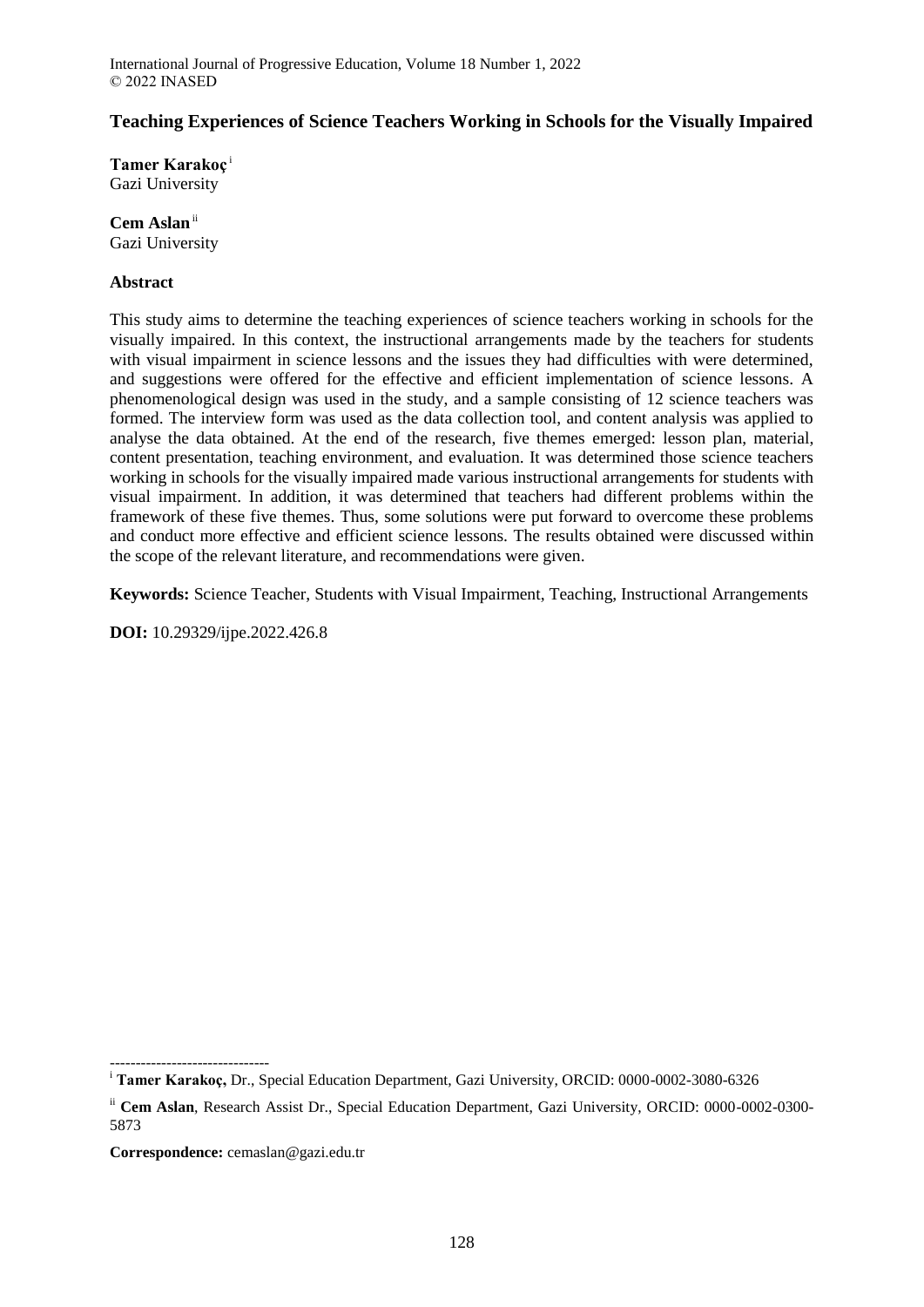## **INTRODUCTION**

The main objectives of education include preparing individuals for life and enabling them to react to events in their daily lives. The contribution of science lessons is significant in achieving these goals because students can systematically examine nature and natural phenomena in science lessons (Costu, Unal & Ayas, 2007). To predict unobserved events, they can recognize their surroundings and develop appropriate reactions. To adapt to the world, they live in, they need to observe the environment, establish cause-effect relationships between events, and acquire the skills to reach results. In this context, for students to be beneficial to themselves, their families and society, they can be taught to examine their environment with scientific methods and develop correct thinking and make decisions in events/situations through science lessons (Kaptan, 1998). In other words, students can scientifically research the world they live in thanks to science classes (Carin, Bass & Contant, 2005; Tolman & Hardy, 1999). At the same time, they can be prepared for the future with their decisionmaking and problem-solving skills and improve their knowledge, understanding, skills, attitudes, and values with the science class (Topsakal, 2005). Science classes aim to raise individuals who can produce knowledge, use it in daily life, think critically, solve problems, be entrepreneurs, have strong communication skills, and contribute to society and culture (Ministry of National Education, 2018). Today, individuals are faced with many complex problems. Therefore, to overcome these problems, they need to acquire some skills and have 21st-century skills that provide a universal literacy framework (Akgunduz et al., 2015). Students must develop these skills, especially acquiring competencies in the science program (Bahar, Yener, Yilmaz, Emen & Gurer, 2018). In addition, the science course is at the top of the lessons in which these skills are taught, and it plays a key role (Yilmaz et al., 2008).

In today's world, where knowledge and technology are developing very rapidly, there is a need for individuals who have problem-solving and decision-making skills based on science and technology in every field. Therefore, science education is essential for each student. In this respect, it is necessary to provide all students with the knowledge, attitude, or skills required by the age, whether they have any disabilities or not. In short, science education is necessary for all students, and no discrimination should be made on gender, culture, disability, etc. (Topsakal, 2005). In this context, science lesson has an important place in the education of students with visual impairment and all students. Students with visual impairment may have limitations in learning processes and cognitive development due to reasons arising from their lack of vision (Sozbilir et al., 2017). Therefore, they may experience more difficulties than their peers who study, especially in courses requiring field knowledge (Kandaz, 2004). In particular, they may have more problem in science lessons where visual information is used extensively (Karakoc, 2016). In addition, the science curriculum contains a large number of abstract topics, concepts, or knowledge. This situation may cause students with visual impairment to have difficulties in science classes (Lang, 1983; Zorluoglu & Kizilaslan, 2019). Students with visual impairment need more concretization to access abstract contents in science classes (Gursel, 2011; Tuncer, 2005). In other words, the presentation of content and the use of materials to be prepared by considering the readiness of students with visual impairment are crucial for them to gain more experience.

Researchers argue that students with visual impairment need a rich environment to gain diverse and continuous experiences and opportunities to learn by doing and living (Koenig & Holbrook, 2000; Lowenfeld, 1974). It is estimated that sighted students learn about 85% of their academic, social, and functional skill areas through the sense of sight (MasCuspie, 1992). Therefore, unique methods and techniques are needed in the education of students with visual impairment (Koenig & Holbrook, 2000; Lowenfeld, 1974). For example, students with visual impairment need to use their remaining senses other than sight to systematically explore the contents of science classes. In addition, students with visual impairment need to learn, primarily through tactile and auditory means (Lowenfeld, 1974). In other words, they need tactile and auditory materials and visual materials to participate effectively in educational activities (Yalcin & Kamali Arslantas, 2020). Accordingly, it can be said that it is essential for science teachers to make some adaptations in the materials or course contents to enable students with visual impairment to access the curriculum (Zorluoglu, Sozbilir &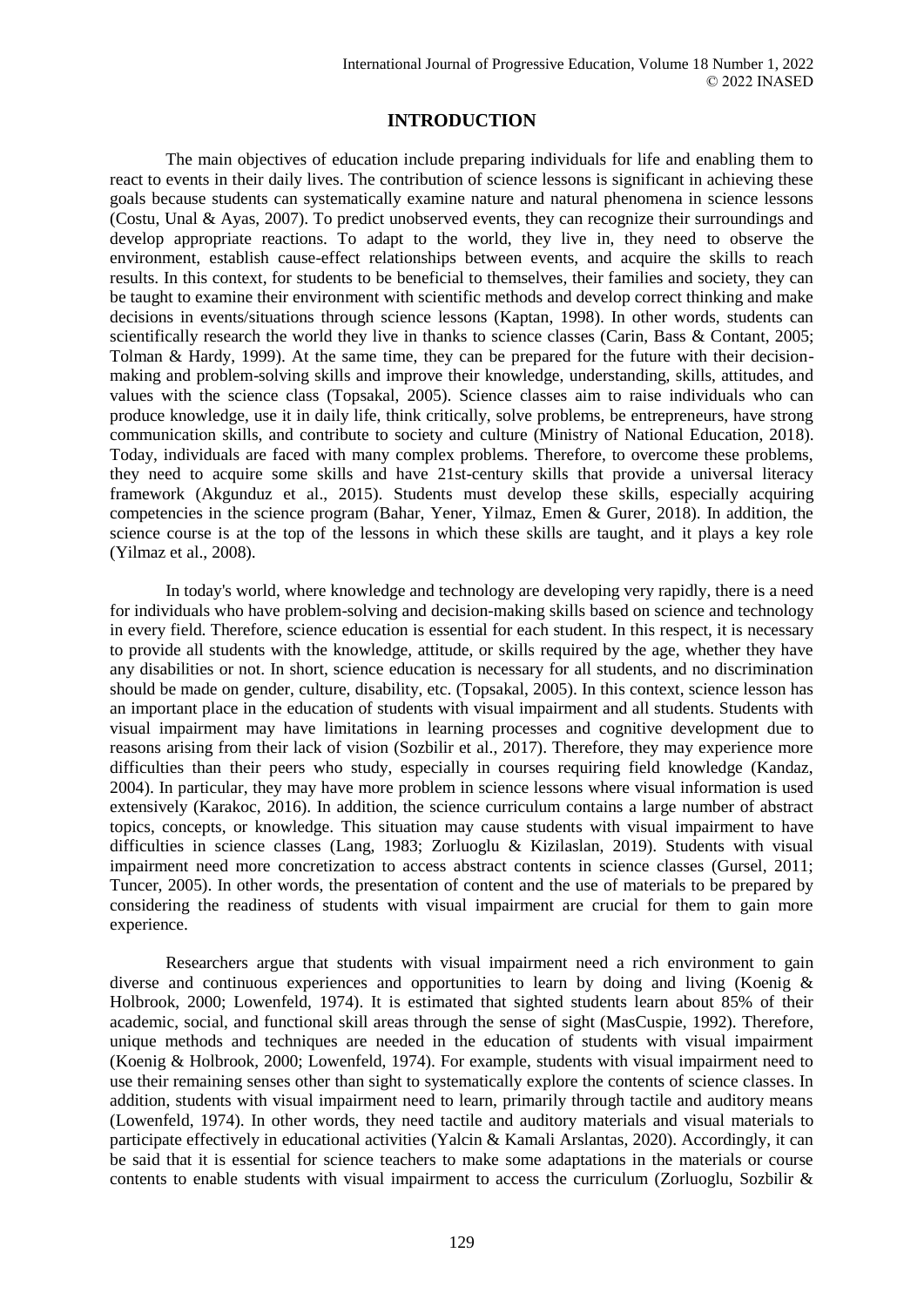Kizilaslan, 2016). Science teachers should choose appropriate teaching activities and use proper materials or make some adaptations in materials (Cavkaytar & Diken, 2012; Sozbilir, Gul, Okcu, Kizilaslan, Zorluoglu & Atilla, 2015). Adapting the materials or content delivery used for students with visual impairment means that these students have a great chance to achieve academic success (Rooks, 2009). From this perspective, we can say those science teachers who carry out teaching activities for students with visual impairment are of critical importance.

In Turkey, the same curriculum is applied to students with visual impairment and their sighted peers (Cakmak, Yilmaz & Isitan, 2017; Sozbilir et al., 2017). This situation is also valid for the science program. Science lessons are carried out by the in-field teachers who graduated from the relevant field. Even though it is a school for the visually impaired, in-field teachers give science lessons. Therefore, science teachers who work with students with visual impairment have essential duties because making instructional arrangements for students with visual impairment is directly under the teacher's responsibility to conduct the lesson (Yalcin, 2020). For example, these responsibilities include the adaptation of the content, appropriate teaching materials, the use of different teaching methods and techniques, or assessment and evaluation. However, we should also point out that although science teachers have many responsibilities, they are equally likely to have difficulties. Science teachers receive a general education during their college education, and therefore they lack the idea of adapting the content for students with visual impairment (Fraser & Maguvhe, 2008). When the curriculum of the universities that train science teachers in Turkey is examined, there is a lesson called "special education and inclusion" (Council of Higher Education, 2018). The lesson's content in question generally includes special education subjects and students with visual impairment to a limited extend. Accordingly, it can be said that science teachers have limited knowledge about students with visual impairment. This situation will cause science teachers assigned to schools for the visually impaired to feel ineligible and have difficulties in teaching activities. Islek (2017) states that the infield teachers working in the school for the visually impaired are assigned without any special training; they consider themselves inadequate in the education of students with visual impairment and that there are fundamental problems in academic lessons. According to Yazici (2017), science teachers are hesitant about science lessons with students with visual impairment and generally prefer verbal expression. Based on this, we can state that science teachers working with students with visual impairment should be supported to teach effectively. Kumar, Ramasamy & Stefanich (2001) says that teacher training is an effective way for more accessible science education. They also suggest that teachers should be taught how to teach science to students with visual impairment through in-service training activities.

In the literature, there are studies about the experiences of educators working with students with visual impairment. When these studies are examined, Erwin, Perkins, Ayala, Fine & Rubin (2001) investigated teachers' experiences regarding how students with visual impairment were supported in natural learning environments with a structured curriculum and adapted materials. Researchers stated that science teaching should be presented to students with visual impairment with a multi-sensory approach to obtain positive benefits about tactile and auditory interactions. In a similar study, Fraser & Maguvhe (2008) examined the experiences of science teachers working with students with visual impairment. According to the research results, it was determined that using teaching plans designed or adapted for students with visual impairment increased the success of these students in science class. Using the mixed method, Islek (2017) examined the views of 13 educators and 12 students with visual impairment and compared their experiences in the context of the academic program and expanded core curriculum applications. It was revealed that teachers had difficulties in lessons or subjects with visual content. In another study, Kumar et al. (2001) analyzed science teachers' policy implications for teaching, alternative assessment, educational technology, and adaptations for students with visual impairment. According to the research results, it was suggested to use natural objects so that students with visual impairment can feel by touching, allowing them to explore some subjects in natural environments and provide hands-on learning experiences. In the research conducted by Wild & Allen (2009), a political analysis of science-based best practices for students with visual impairment was conducted. Researchers demonstrated that using a curriculum designed or adapted for students with visual impairment increases the success of these students in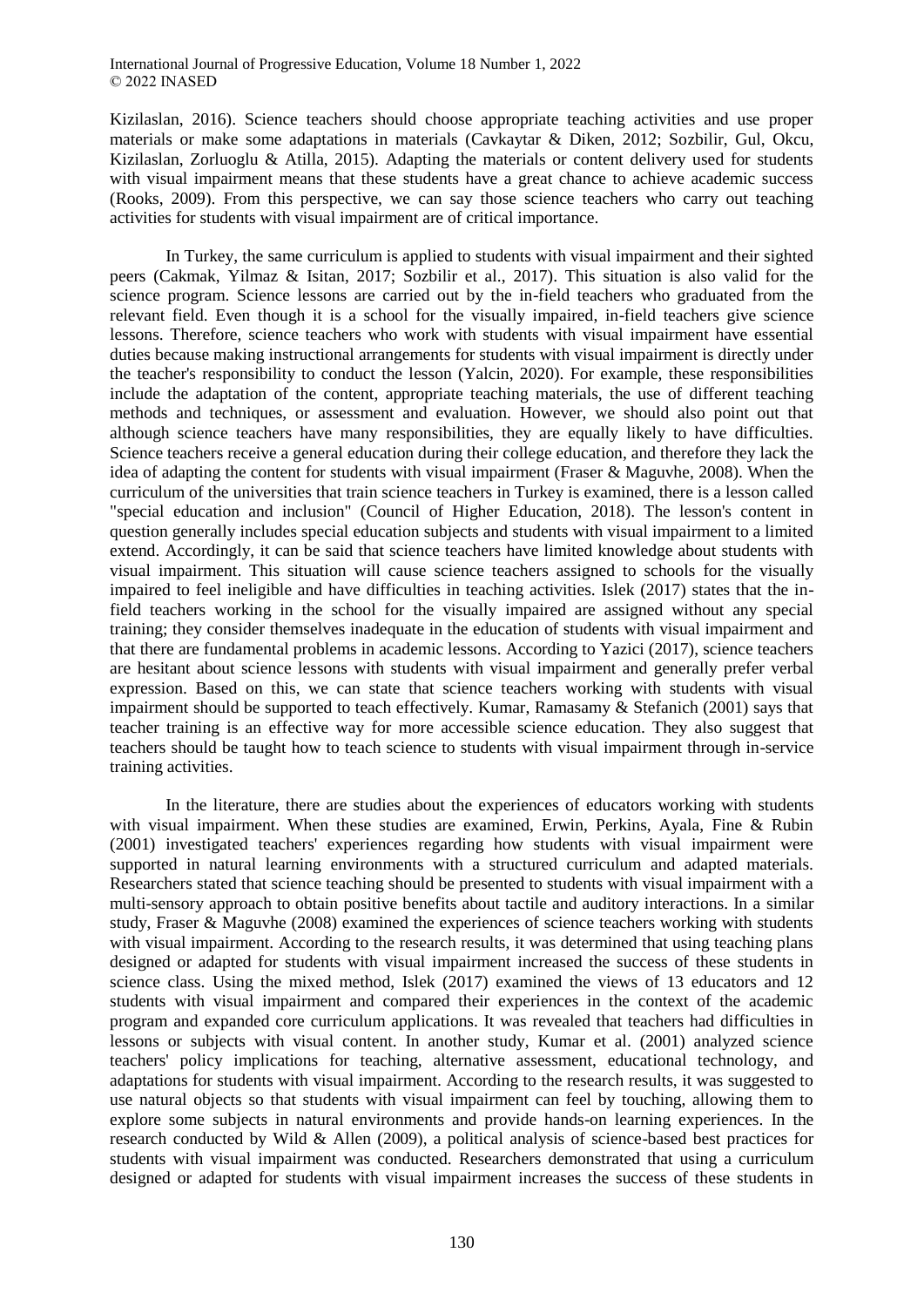science and that science teacher should be well supported. Zorluoglu et al. (2016) examined the views of academicians on the creation of scientific literacy in students with visual impairment. According to the research results, it was emphasized that activating the senses other than sight was effective in teaching concepts to students with visual impairment and increased success. The present study is essential in determining the difficulties faced by science teachers working in schools for the visually impaired and finding solutions based on their experiences. In addition, it is considered necessary in terms of revealing the instructional arrangements to be made in the teaching of science lessons to students with visual impairment. The results obtained from this study can provide important information about revealing the necessity of revising the content of the special education and inclusion course in the science teaching undergraduate program. On the other hand, the research findings may help science teachers who are or may work with students with visual impairment to develop their opinions. In addition, it is thought that it will support the limited number of studies conducted in the literature on science teachers working with students with visual impairment and contribute to the knowledge. This framework aimed to determine the teaching experiences of science teachers working in schools for the visually impaired. For this purpose, it was aimed to find solutions for the instructional arrangements made by teachers for students with visual impairment in science classes, the subjects they have difficulties with, and the effective and efficient conduct of science lessons.

### **METHOD**

#### **Research Design**

Phenomenology, one of the qualitative research methods, was employed in the study. The phenomenological model is aimed to reveal the perception, experience and meanings that individuals attribute to an event based on real experiences (Yildirim  $\&$  Simsek, 2014). In this study, the phenomenological research model was chosen as it was aimed to examine the teaching experiences of science teachers working in schools for the visually impaired in depth.

#### **Participants**

Participants of the study consisted of science teachers working in schools for the visually impaired. According to the Ministry of National Education (2020) official statistics, there were 18 schools for the visually impaired in Turkey in the 2019-2020 academic year. In this context, it was aimed to reach the entire scope of the study in the research, so no sample selection was made. Five of the science teachers working in these schools stated that they did not want to participate in the study, and one was not included in the sample due to his health condition. For these reasons, 12 science teachers were included in the study sample, three of whom are male, and nine are female. The ages of the participants vary between 30 and 60, with an average of 42.5. While two participants have a Master's degree, the remaining 10 participants have Bachelor's degree. The average teaching experience of the participants is 17.7 years (Min: 9, Max: 29) and the average duration of teaching at the school for the visually impaired is 9.9 years (Min: 3, Max: 22). Detailed information about the participants is presented in Table 1.

| Code           | Gender | Age | Education<br><b>Status</b> | <b>Total Teaching</b><br>Experience<br>(year) | Teaching Time at the School<br>for the Visually Impaired<br>(year) | Interview<br>Date | Interview<br>Duration<br>(minute) |
|----------------|--------|-----|----------------------------|-----------------------------------------------|--------------------------------------------------------------------|-------------------|-----------------------------------|
| $T_1$          | Female | 40  | Bachelor                   | 19                                            | 8                                                                  | 26.02.2021        | 19                                |
| T <sub>2</sub> | Female | 32  | Bachelor                   | 9                                             |                                                                    | 27.02.2021        | 15                                |
| $T_3$          | Female | 52  | <b>Bachelor</b>            | 26                                            | 10                                                                 | 28.02.2021        | 15                                |
| T <sub>4</sub> | Female | 34  | Master's                   | 13                                            | 9                                                                  | 29.02.2021        | 24                                |
| $T_5$          | Female | 33  | Master's                   | 9                                             | 6                                                                  | 01.03.2021        | 15                                |
| $T_6$          | Male   | 42  | <b>Bachelor</b>            | 17                                            | 3                                                                  | 06.03.2021        | 22                                |
| $T_7$          | Male   | 48  | <b>Bachelor</b>            | 22                                            | 18                                                                 | 01.03.2021        | 25                                |
| $T_8$          | Female | 56  | Bachelor                   | 23                                            | 15                                                                 | 05.03.2021        | 18                                |
| T <sub>9</sub> | Female | 60  | Bachelor                   | 29                                            | 15                                                                 | 07.03.2021        | 26                                |

#### **Table 1. Characteristics of the Participants**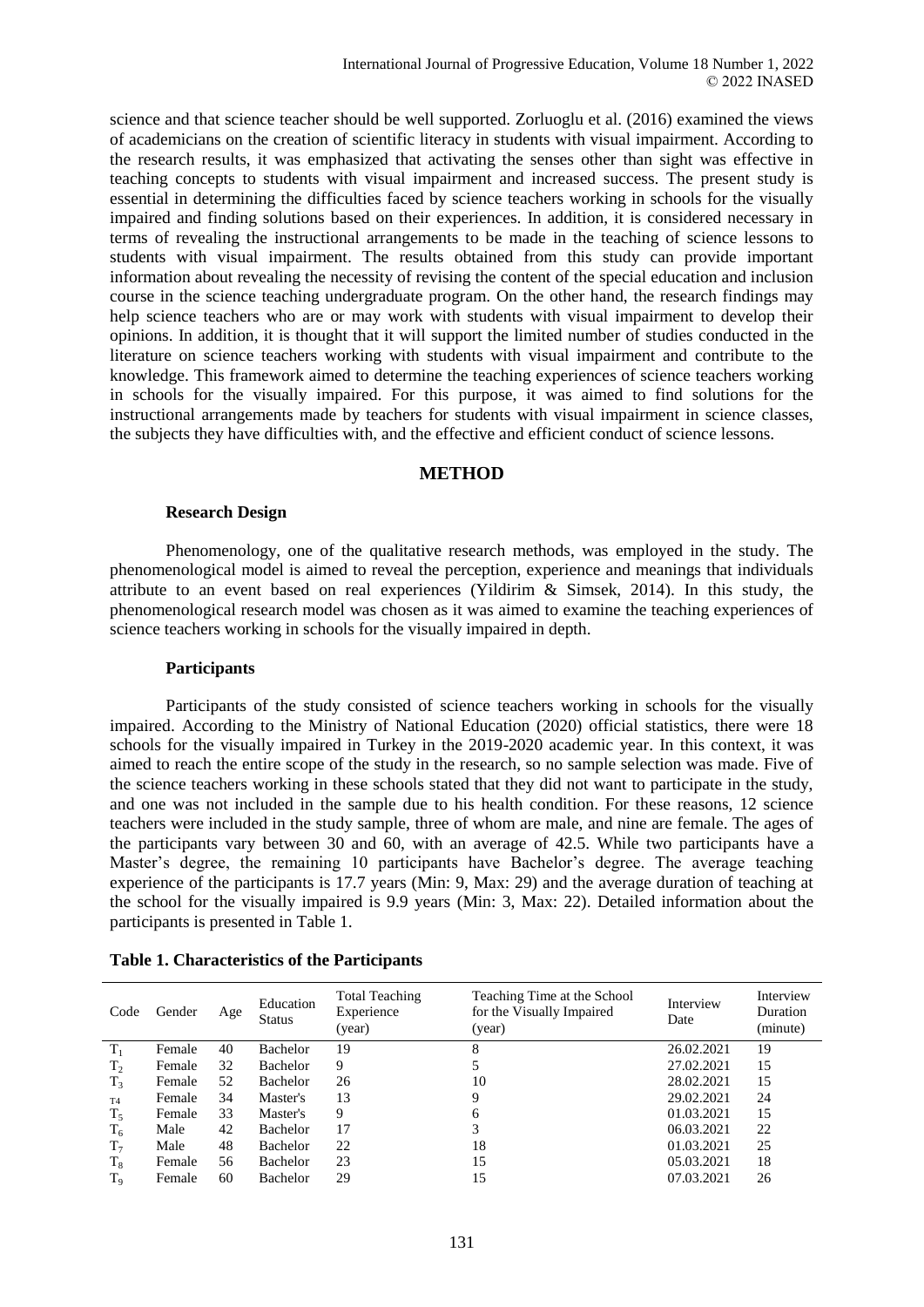| $\rm T_{10}$ | Male   | 40   | Bachelor |   | 08.03.2021 |    |
|--------------|--------|------|----------|---|------------|----|
| $T_{11}$     | Female | - 44 | Bachelor | ∸ | 09.03.2021 | 19 |
| $T_{12}$     | Female | 30   | Bachelor |   | 12.03.2021 |    |

### **Data Collection Tool**

The interview form consisting of two parts was developed and used as a data collection tool in the study. The first part aims to gather information about the participants and includes gender, age, education status, total teaching experience, and teaching time in a school for the visually impaired. In the second part, there are open-ended questions to determine the teaching experiences of science teachers. The questions were designed so that teachers' instructional arrangements for students with visual impairment in science classes, the subjects they had difficulties and suggestions for the effective and efficient conduct of science lessons were obtained. In the development of the interview form, the literature was first reviewed by the researchers and draft interview questions were prepared (Batmaz, 2017; Cay & Yikmis, 2020; Korkmaz Ersan & Sonmez-Kartal, 2020; Kot, Sonmez, Yikmis & Ciftci Tekinarslan, 2015; Metin & Altunay, 2020; Vural & Yikmis, 2016; Yonter, 2009; Zorluoglu et al., 2016). Draft questions were organized to serve the research purpose. Then, expert opinion was taken to evaluate the questions regarding their suitability for purpose, clarity, and comprehensibility. Expert opinions were also received through a form. Along with this form, interview questions were sent to seven field experts with a doctoral degree via e-mail, and they were asked to evaluate the interview form. Four of them are field experts in science teaching to the visually impaired, two in general science teaching, and one in qualitative research. Experts conveyed their evaluations to the researchers via e-mail. Arrangements were made in the interview form, taking into account the opinions and suggestions received. In addition, some questions suggested to be changed were corrected, and expert opinion was sought again. In the last stage, a pilot interview was conducted with a science teacher who was not among the study participants but had experience working with students with visual impairment. After this meeting, a change was made in one item to make it more straightforward.

#### **Data Collection**

The researchers completed the data collection process of the research in the 2020-2021 academic year. We conducted interviews with science teachers between the dates of 26.02.2021– 12.03.2021. Since the participating teachers were in different cities, time and cost concerns, and the COVID-19 pandemic, which is particularly intense in our country, the research data were collected online via Zoom. Firstly, the teachers were reached by phone and information was obtained about whether they could participate in the study or not. An appointment was made for online interviews with the teachers who agreed to participate in the study. On the day and hour of the interview, the relevant teachers were invited to the interview by sending a Zoom link. Both researchers conducted interviews with participants. Before starting the interview, teachers were informed about the purpose and scope of the research and permission was asked to record the interviews. Teachers were assured that their personal and school information would be kept confidential, that codes would be used instead of real names in the study, and a participant consent form was used for this. The researchers interviewed each teacher one-on-one, and each interview took an average of 19 minutes (Min: 15, Max: 26). The researchers recorded all interviews. At the end of the meeting, the interviews were concluded by thanking the teachers for their participation.

### **Data Analysis**

The researchers used the content analysis technique in the analysis of the data. Content analysis is defined as an effective method in classifying and comparing texts to make theoretical inferences (Cohen, Manion & Morrison, 2007). In this context, the opinions of science teachers who took part in the study were analysed in detail. Some themes and sub-themes were reached as a result of the analysis. These themes are presented under the headings of instructional arrangements made by science teachers for students with visual impairment, issues they have difficulties with, and solution suggestions for the effective and efficient conduct of science lessons. The authors coded the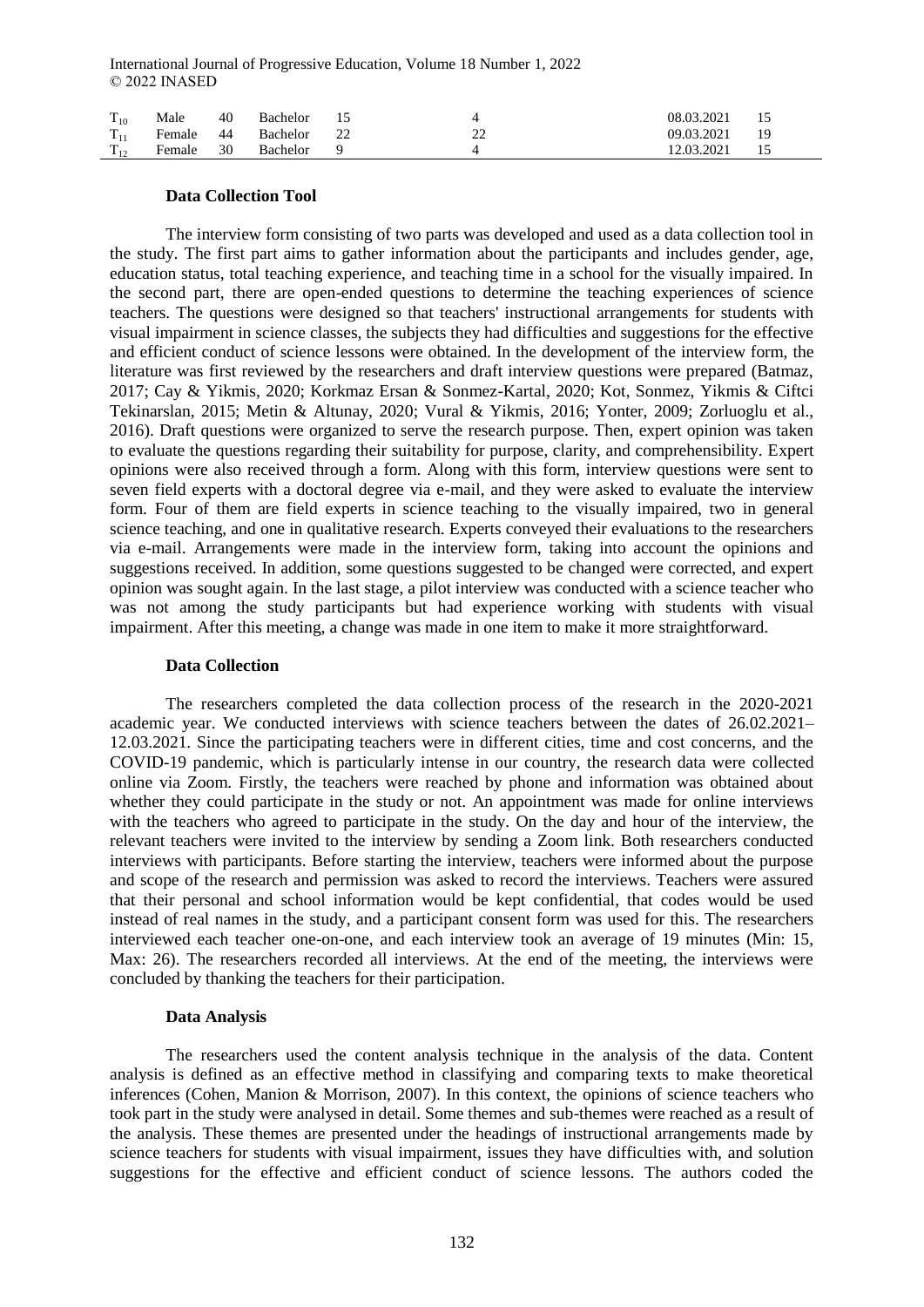interviews, and the themes reached were agreed upon. Different views were resolved through discussion. The themes obtained were supported by quoting some of the teachers' responses. In addition, the results obtained were shared with the teachers and participant confirmation was received.

### **FINDINGS**

The findings of the interviews with science teachers, as obtained from the content analysis, are presented under five themes: a) Lesson plan, b) Material, c) Content presentation, d) Teaching environment, and e) Evaluation. The instructional arrangements made by science teachers regarding these themes, the issues they have difficulties with, and the number of teachers' who gave opinions were also included.

### **Theme 1: Lesson Plan**

The opinions of science teachers working in schools for the visually impaired about the lesson plan are presented in Table 2. Units of analysis consisted of six components.

**Table 2. Opinions about the Lesson Plan**

| <b>Instructional Arrangements</b> | Challenging Issues | Solutions for Effectiveness                                  |
|-----------------------------------|--------------------|--------------------------------------------------------------|
| Creating your own plan. (3)       | Plans are          | The program for the visually impaired should be changed. (6) |
| Making plans for the needs. (2)   | inefficient. $(1)$ | Lesson hours should be increased. (2)                        |
|                                   |                    | Group meetings should be held separately. (1)                |

When science teachers' opinions about the instructional arrangements they make in the lesson plan for students with visual impairment are examined, it was determined that teachers created their programs or made plans according to the needs (n=2). T<sub>9</sub> said, *"I apply the plans I have created myself.*" and T<sub>8</sub> said, "We need to make a separate plan for our students."

Only one teacher  $(T_{11})$  stated that the plans were inefficient regarding the subjects they had difficulty, and said, *"The planning in the lessons is inefficient."*

Science teachers focused more on changing the curriculum for the students with visual impairment for the effectiveness of lesson plans. The following statements can exemplify opinions on this subject: *"In order to be more successful, there must be some changes in the curriculum. We shouldn't be forced to complete the units. Different things can be done. It can be more efficient if different subjects are put."* ( $T_8$ ); *"The gains must be optional. Some revisions can be made in the acquisitions. It can be screening, sorting, or converting to a different size. The program should be reevaluated for students with visual impairment."*  $(T_1)$ ; "My suggestions are that the annual plans *should be different for us. Not every subject should be told to children."*  $(T_3)$ .

Opinions were expressed that the course hours should be increased as an effective solution. On this issue,  $T<sub>7</sub>$  said, *"For the students with visual impairment, at least two more hours should be given for the laboratory or lesson. It should be 6 hours, not 4 hours."*; T<sub>12</sub> said, "The lesson hours can be *increased for the students with visual impairment to be able to do activities because it takes at least 10 minutes for us even to enter the lab. It is troublesome in terms of time to go there together, examine the items there and explain how we can use them."* T<sub>9</sub> stated that the meetings should be held separately and said, *"We organize the group meeting. But it should not be with the school near us. We should do it with the other school for the visually impaired. What normal schools do does not match ours."*

### **Theme 2: Material**

The opinions of science teachers working in schools for the visually impaired on the use of materials are summarized in Table 3. Units of analysis consisted of 13 components.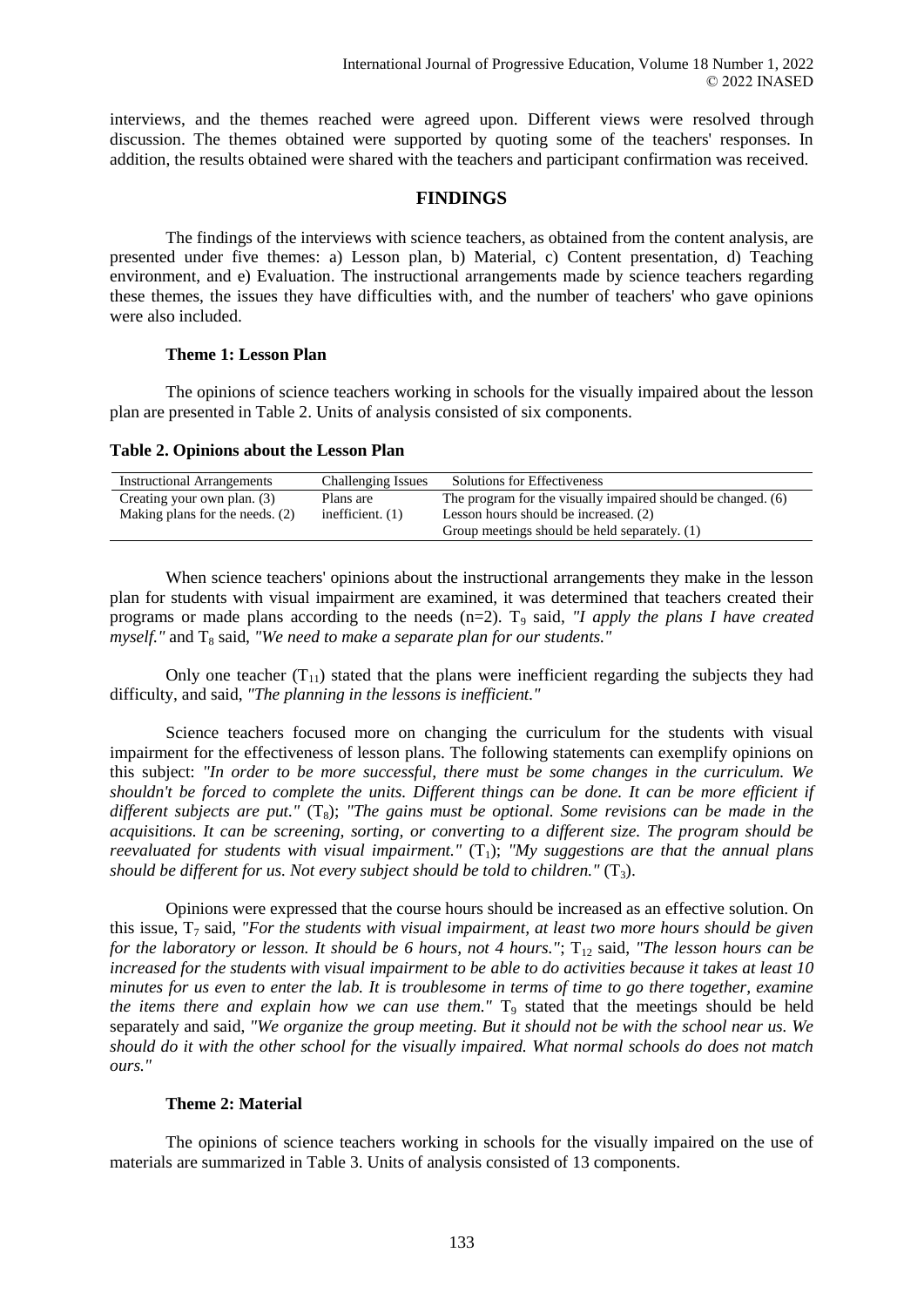| <b>Instructional Arrangements</b>         | Challenging Issues                  | Solutions for Effectiveness           |
|-------------------------------------------|-------------------------------------|---------------------------------------|
| Preparing teacher-made material. (11)     | Inadequate material. (9)            | Sufficient material should be         |
| Using tactile material. (7)               | Not getting enough support from     | provided. $(11)$                      |
| Using ready-made material. (3)            | the state. $(3)$                    | Materials for the student with visual |
| Preparing materials with students. (2)    | Material preparation takes a lot of | impairment should be used. (3)        |
| Choosing the right material for the plan. | time. $(3)$                         | Materials must have a standard. (3)   |
| (2)                                       | The material is not durable. (2)    | Technology should be used. (3)        |

**Table 3. Opinions on the Use of the Material**

When the opinions of science teachers about the instructional arrangements they make about materials for students with visual impairment were examined, it was seen that almost all of the teachers stated that they prepared materials  $(n=11)$ . More than half of them used tactile material  $(n=7)$ . One of the teachers who stated that he prepared teacher-made materials, T<sub>12</sub> said, *"I mostly prepare the materials myself."*; T<sub>8</sub> said, "I am trying to make materials."; and T<sub>4</sub> said, "I am making my materials *myself.".* The opinions of teachers who use tactile materials can be exemplified as follows: *"I attach importance to tactility in materials."* (T<sub>2</sub>); "There is a cardboard, a material called Eva, I made things *out of felting to activate them to touch. For example, I made a periodic table. I wrote in braille."*  $(T_4)$ ; *"I prepare the materials by creating textures with silicones and Eva papers."* ( $T_{12}$ ).

In addition, some teachers stated that they used ready-made materials, included students in the material preparation process, and selected materials suitable for the plan. Commenting that he used ready-made materials, T<sub>3</sub> said, *"Materials come from various places. We distribute them."*; T<sub>4</sub>, who prepared materials with the students, said, *"I get help from my students, I make it with them."*, and  $T_2$ said, *"I arrange the materials according to the plan."*

Material inadequacy was emphasized as the most challenging situation by science teachers. The following statements can exemplify this situation: *"The material prepared as braille in our school is minimal."*  $(T_1)$ ; "Our materials are very limited, almost non-existent. We have many problems with *equipment. We have almost nothing at school."* ( $T_2$ ); "Our material is incomplete." ( $T_6$ ); "There is not *much material in our school."* ( $T_7$ ). Expressing that they could not get enough support in addition to the lack of material, T<sub>2</sub> used the following statement: *"Unfortunately, our government does not give much support."* Another factor that teachers have difficulties with regarding material is the time allocated to prepare the material. T<sub>5</sub>'s statement, *"It takes time to prepare the materials related to the lesson.*" is an example of the difficulty experienced. However, another challenge is that the prepared materials are not durable. This difficulty was expressed by two teachers as follows: *"The child does not know, when touched hard, the material breaks immediately. I can't use it on a second child. Sometimes it gets harmed quickly. I can't use it later."* (T<sub>2</sub>); *"We can only use what we have made. There is no more material that we can use for the second time."*  $(T_7)$ *.* 

Almost all of the teachers  $(n=11)$  emphasized that adequate material support should be provided. In this regard,  $T_1$  said, *"You cannot use a single instrument in a classroom. The material should be used more or less for each student or a specific person and individually."*; T<sub>5</sub> said, "It would *be great if material support was provided to us to make the lesson more effective. Our job would also get easier. It might be better if ready-made tools and equipment for the students with visual impairment are brought to us."* and T<sub>8</sub> said, "The number of our materials should be increased." Five of the teachers stated that in order to conduct effective and productive lessons, materials suitable for the students with visual impairment should be used.  $T_1$ 's statement can exemplify this situation: *"For*" *students with visual impairment, certain materials must be available, designed, and produced suitably for certain gains."* In addition, some teachers stated that the materials used should have a standard. For example, T<sub>1</sub> made the following statement on this subject: *"There must be a standard. For example, while explaining the subject of pressure, there should be a standard for the material that it must be designed to use while explaining the fluid pressure to that student."* Finally, teachers' opinions on making use of technological materials were obtained.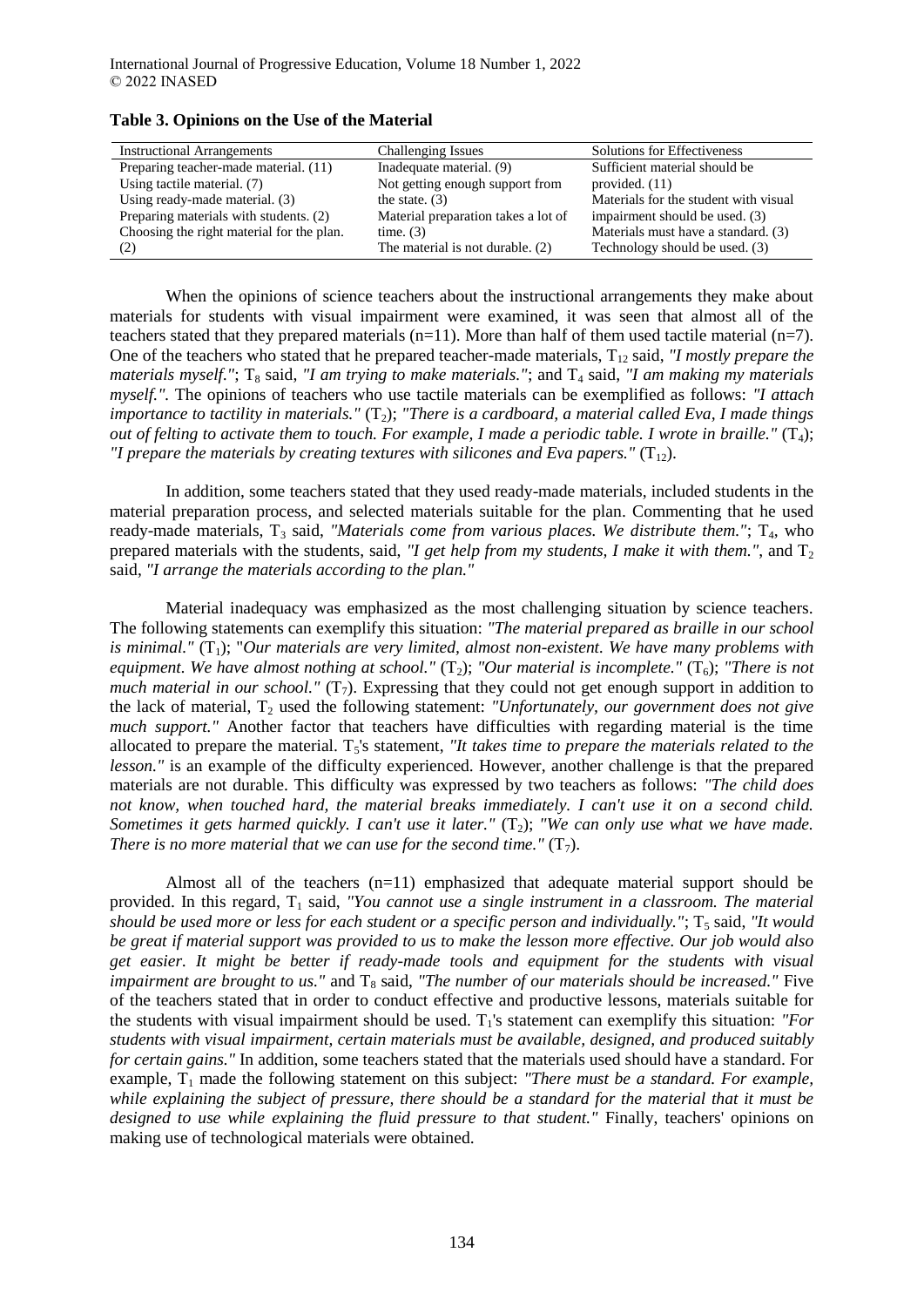## **Theme 3: Content Presentation**

The opinions of science teachers working in schools for the visually impaired on content presentation are given in Table 4. Units of analysis consisted of 21 components.

| <b>Instructional Arrangements</b>                | <b>Challenging Issues</b>         | <b>Solutions for Effectiveness</b>                            |  |
|--------------------------------------------------|-----------------------------------|---------------------------------------------------------------|--|
| Utilizing the sense of touch. $(12)$             | Having difficulty in              | Different teaching methods and techniques<br>$\bullet$        |  |
| Describing the content. (10)                     | some topics. (9)                  | should be used. $(4)$                                         |  |
| Doing the activity even if they do not           | Abstractness of the               | • Teachers at school for the visually impaired                |  |
| see it. $(8)$                                    | course content. (8)               | should be trained. (4)                                        |  |
| Learning by doing/experiencing. (8)<br>$\bullet$ | Inability to benefit<br>$\bullet$ | • Teachers should improve themselves. $(4)$                   |  |
| Using animation/models. $(8)$                    | from visual content.              | • Topics should not be skipped. $(2)$                         |  |
| Dealing with each student                        | (6)                               | Should be adjusted to the level of student. (2)<br>٠          |  |
| individually. (5)                                | Inability to do all               | A special teacher should be selected for the<br>٠             |  |
| Using different teaching methods. (5)            | activities. (5)                   | school for the visually impaired. (2)                         |  |
| Using the senses other than sight. $(2)$         | Inability to complete             | Content should be concretized. (1)<br>$\bullet$               |  |
|                                                  | the curriculum. (3)               | Teacher should make student love the lesson. (1)<br>$\bullet$ |  |

When Table 2 is examined, it is seen that various instructional arrangements have been made for students with visual impairment regarding the content presentation. All of the science teachers participating in the study (n=12) stated that they used the sense of touch while transferring the course contents. About this issue, T<sub>2</sub> said, "We teach the students with visual impairment by making them *touch all the time. If the child does not touch, he definitely cannot understand."*; T<sub>3</sub> said, "We use one*to-one teaching method by touching."*, and  $T_4$  said, "*I explain the subject by making the student touch it. I make the students touch everything. There is nothing in our lab without fingerprints."* In addition to touching, the majority of teachers  $(n=10)$  describe the content. Quotations from teachers' statements regarding the description are as follows: *"We carry out experiments based on seeing by describing them. For example, the temperature in the thermometer beaker is increasing; it is now 60 degrees. I'm describing by saying -the temperature is rising, it is in eighty.-"* (T<sub>1</sub>); *"We make verbal descriptions for the students with visual impairment. It is necessary to vocalize a voltmeter. If there is an event, we need to describe it. In a way that the student will understand. For example, if it is an issue with electricity, electricity issues the devices speak, that is, it measures volts, but by having it tell 5 ml or 3 volts."* ( $T_7$ ); *"I'm describing the experiments to them. I describe it as this is done like this."* ( $T_{12}$ ). Two teachers stated that senses other than sight were used. Opinions on this subject are, *"We conduct experiments in a way that appeals to other sensory organs other than vision. Planning is done in a way that it appeals to other senses.*"  $(T_1)$ ; "The main point is how we can explain the subject of science *in relation to the four senses when one sense is missing. While teaching the concepts in science to the students with visual impairment, we try to appeal to the four senses. This is the most fundamental point I see. If we appeal to all the senses, we will make learning easier. For example, we cannot realize learning when the student does not touch, does not smell, and cannot examine different shapes with his hand."*  $(T_{10})$ .

Some of the teachers stated that they used different teaching methods and techniques while presenting the course content. T<sub>4</sub> said, *"I try to teach everything by making drama and gamification. I make up too many stories. As if I was living in my daily life. They are also laughing and having fun. I try to set the subject in their minds with the stories"*;  $T_8$  said, *"We try to solve it by playing games and dancing*" However, most teachers emphasized that they practice learning by doing/experiencing (n=8) and using animation/models (n=8). Expressing that he used knowledge by doing/experiencing,  $T_2$  said, *"We mostly practice doing and living. We have the lesson with continuous activities."*;  $T_{10}$  noted, "*For example, you will explain the concept of force. How can we explain this by doing and living? For example, we need to give the concept of direction so that we can take our student and explain the properties of the force. We have to give the effect, the reaction by touching, pulling and pushing. We have to show it by doing and living. It's like pushing and lifting a row."* One of the teachers who used animation/modelling applications in the content presentation, T<sub>1</sub>, said, *"Animation or working on a model is done in a way that supports that acquisition."*;  $T_7$  said, "Since science is a lesson about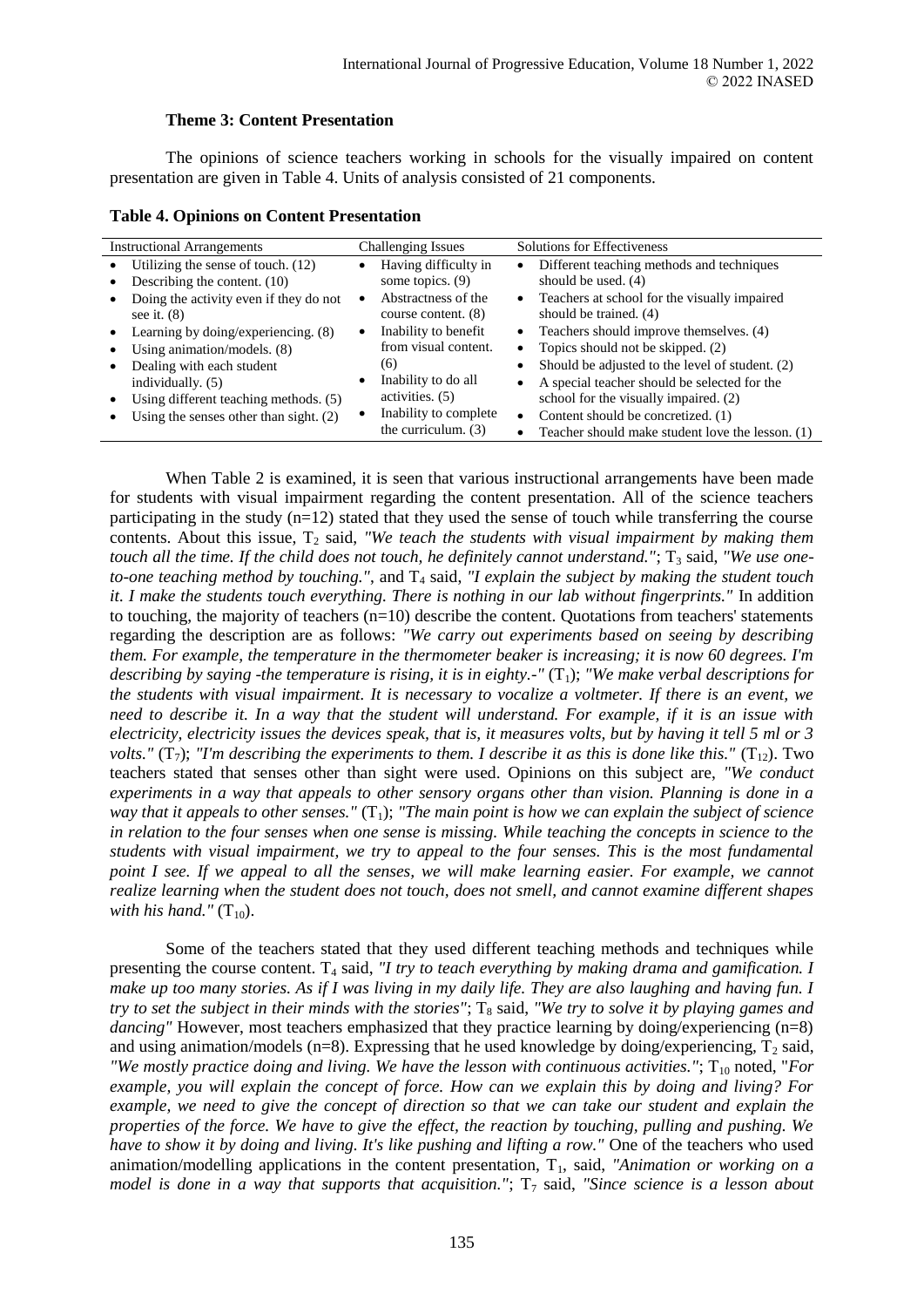*nature, you need to model it. This situation attracts both the attention and interest of the student."*;  $T_{10}$ said, "We explain the concepts through modelling."; T<sub>12</sub> said, "I always explain the systems through *body models. While I am describing the states of matter, I press them close. Solid particles are like this, I say, and I decompose a little more in liquid. In gas, they are both mobile and separate; I mean, I try to involve students."*

Most of the teachers  $(n=8)$  stated while presenting the course contents. They do the activities even if students do not see them. For example, T<sub>1</sub> said, "The student does not see, but I still experiment *in the classroom."* Regarding the adaptations, T<sub>4</sub> said, "I especially introduce the microscope in *science applications. I introduce the lamella. But I try to get people with low vision to find images. Even if he sees little, he cannot see; he says, 'I saw it, there is something there, teacher'. I also say 'yes, right. There is. It looks like a square, like a rectangle, right?' I do these kinds of applications to motivate students with low vision."* and T<sub>8</sub> said, "For example, we mix water and olive oil. Oil stays on *top. I see this. The child does not see. What is happening? The child keeps this in mind. Or we mix water with salt. It evaporates. There's salt left in the bottom of the bowl, I say. It feels like I'm stirring, lighting the stove. He feels the salt remaining at the bottom by touching it with his finger. He says there is salt left. We are trying to make such adaptations."* In addition to these, five of the teachers stated that they took care of each student individually while carrying out the activities. Example expressions on this subject are as follows: *"I start with the student in the first row, go one by one, I do the study one by one until I get to the last student."*  $(T_1)$ ; *"Since the number of students is small, you always have the chance to work individually."* (T4); *"Since I have few students, we are in one-to-one communication. I call the children one by one in each process."*  $(T_5)$ .

Science teachers emphasized that they had difficulties, especially in some topics. While these topics are shown in Figure 1, the opinions of the teachers are as follows: *"Topics related to light and reflection. It is complicated to adapt these topics to them. For example, colours, a third colour that emerges from the combination of two colours, is very memorable."*  $(T_1)$ ; "*I have a hard time in simple machines, heat and temperature issue. Students have a hard time understanding the size of the planets. They have difficulty understanding the distance of the moon to the world. They can't understand*  spatial things."  $(T_2)$ ; "We are having a hard time with light. I have trouble explaining the subject of *colour."* (T3); *"The most problematic issue is the light. Absorption of light, the formation of colours, the laws of reflection, shadow formation are the issues that I have difficulty with. We're talking about simple machines, but we're having trouble."*  $(T_8)$ .



**Figure 1. Issues that Teachers Have Difficulty**

The teachers stated that they had difficulties due to the abstract nature of the course content. In this regard,  $T_1$  said, *"Some of the achievements remain very abstract, and it is a little difficult to teach.* It is not even a little, it is quite a problem." and  $T<sub>7</sub>$  said, "It is difficult to explain abstract things to *students with visual impairment."* However, while teachers emphasized that visual content could not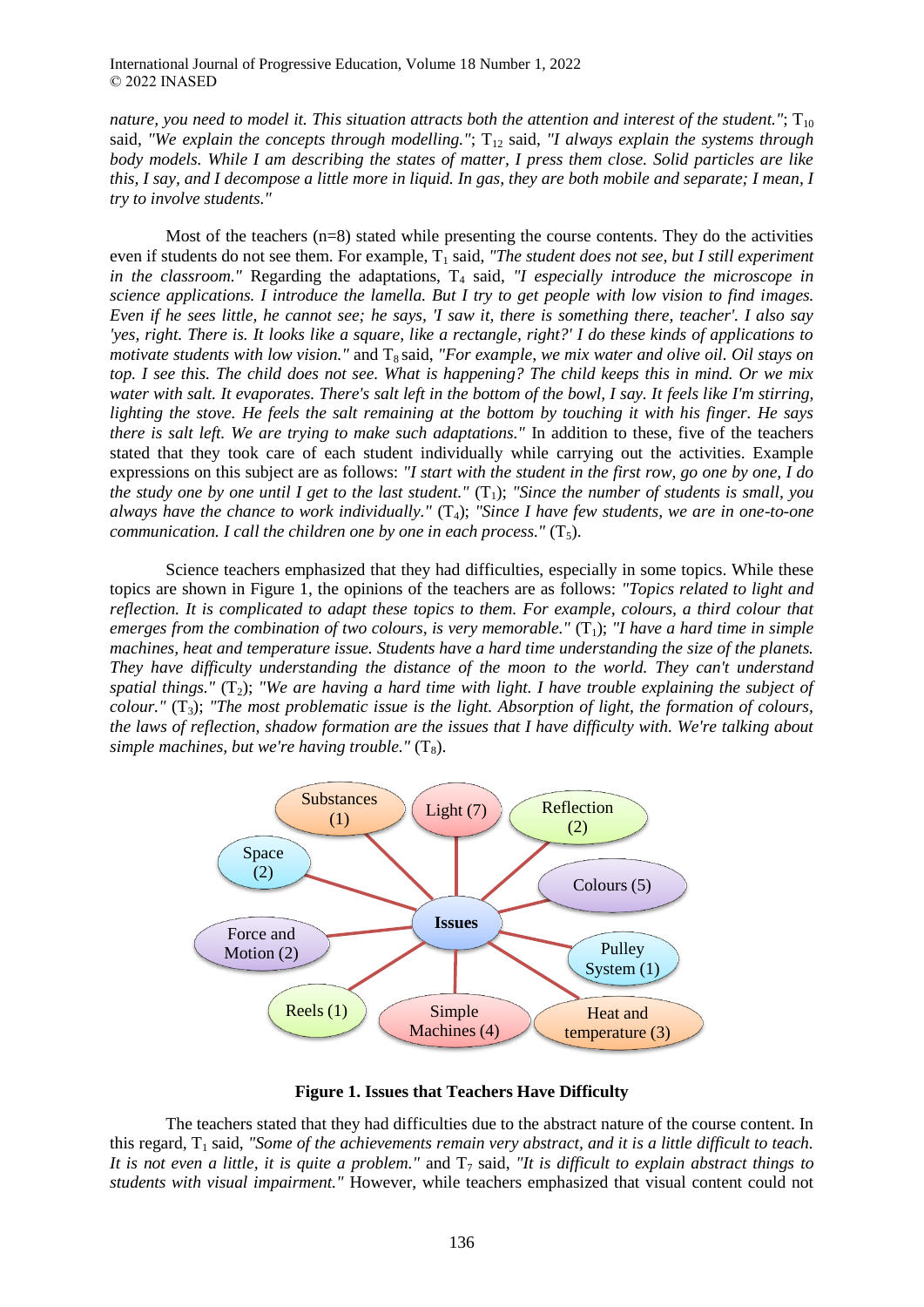be used,  $T_7$  said, *"It is difficult to explain the subject. We are teaching a simple subject, but what is easy for sighted ones is difficult for the students with visual impairment. There is some difficulty in science because there are no things to see for the students with visual impairment."* Because of these situations, it is seen that teachers do not carry out all the activities in the content and cannot complete the curriculum. T<sub>3</sub>'s statement, "Of course, we cannot do some experiments. Our students with visual *impairment cannot do some experiments."* This can be given as an example of this situation. Teachers' failure to complete the curriculum is associated with short course hours. Opinions on this subject are as follows: *"Time is insufficient for students with visual impairment. In addition, it is not good to have to do the same activity with each of them while the process continues in terms of using Time efficiently. It takes a lot from the lesson."* (T<sub>1</sub>); "General theoretical knowledge in science. When there is no material while explaining the non-theoretical, we have difficulties in practice. The normal *curriculum cannot be conducted in 4 hours. It is not possible to complete the topics."* (T<sub>7</sub>): "Four *lessons are not exactly enough."*  $(T_{12})$ .

The solutions offered by teachers to conduct effective and efficient lessons for students with visual impairment vary. For example, it is recommended to use different teaching methods and techniques to present the content. T<sub>4</sub> said, *"It is necessary to use the drama method."* Stating that the subjects should not be skipped for students with visual impairment, T<sub>1</sub> said, "All should be done *without skipping. One cannot say that it is unnecessary because they do not see."*; T<sub>11</sub> said, "*It is useful to do all activities for students with visual impairment."* In addition, opinions were obtained regarding the need to adjust the lesson to the students' level and concretize the content. Statements on this subject can be exemplified as follows: *"Students with visual impairment can be distracted very quickly. It is important to be able to determine their needs well. It is necessary to benefit from the experiences of their daily lives. We should adjust to the level of the student."* (T4); *"The activities we will do should be adjusted to the level of the student."*  $(T_{10})$ ; *"I think the experiments done should be made morwere donencrete."* (T<sub>11</sub>).

Another component that teachers offer as a solution is related to the teachers who teach the lessons. Accordingly, it was found that the teachers working in the school for the visually impaired should be trained, specially selected, and they should improve themselves. For example,  $T_2$  said, *"Science teachers must be supported or trained."*; T<sup>9</sup> said, *"Students with visual impairment should receive an education. The teacher needs to be trained. It should take at least one year of training. The teacher who will come here should pass the course."*; and T<sub>11</sub> said, "Science teachers need to be supported with workshops and support training." T<sub>9</sub> suggested selecting teachers who will work in schools for the visually impaired by saying, *"The teacher who will work here should be a chosen one."* Finally, it was seen that there were suggestions for teachers to improve themselves. On this subject,  $T_4$ said, "*The primary condition for the development of our students is that teachers should improve themselves."*

#### **Theme 4: Teaching Environment**

The opinions of science teachers working in schools for the visually impaired on the teaching environment are shown in Table 5. Units of analysis consisted of five components.

| <b>Table 5. Opinions on the Teaching Environment</b> |  |  |  |
|------------------------------------------------------|--|--|--|
|------------------------------------------------------|--|--|--|

| <b>Instructional Arrangements</b>                                   | <b>Challenging Issues</b> | <b>Solutions for Effectiveness</b> |
|---------------------------------------------------------------------|---------------------------|------------------------------------|
| • Use of different environment. $(3)$                               | • Small classrooms.       | • Lessons should be                |
| • Organizing the environment according to the course content. $(3)$ | (1)                       | conducted in the lab. $(1)$        |
| • Using U-Shape pattern. $(1)$                                      |                           |                                    |

When the opinions of science teachers about the instructional arrangements made in the teaching environment for students with visual impairment are examined, it is seen that the teachers use different settings  $(n=3)$ , arrange the environment according to the course content  $(n=3)$ , and use the U-Shape  $(n=1)$ .  $T_4$  said, *"I prefer to use the garden. I used the school's conference room in freezing weather.";* T<sub>12</sub> said, *"We did experiments related to pressure in the open air."* According to the course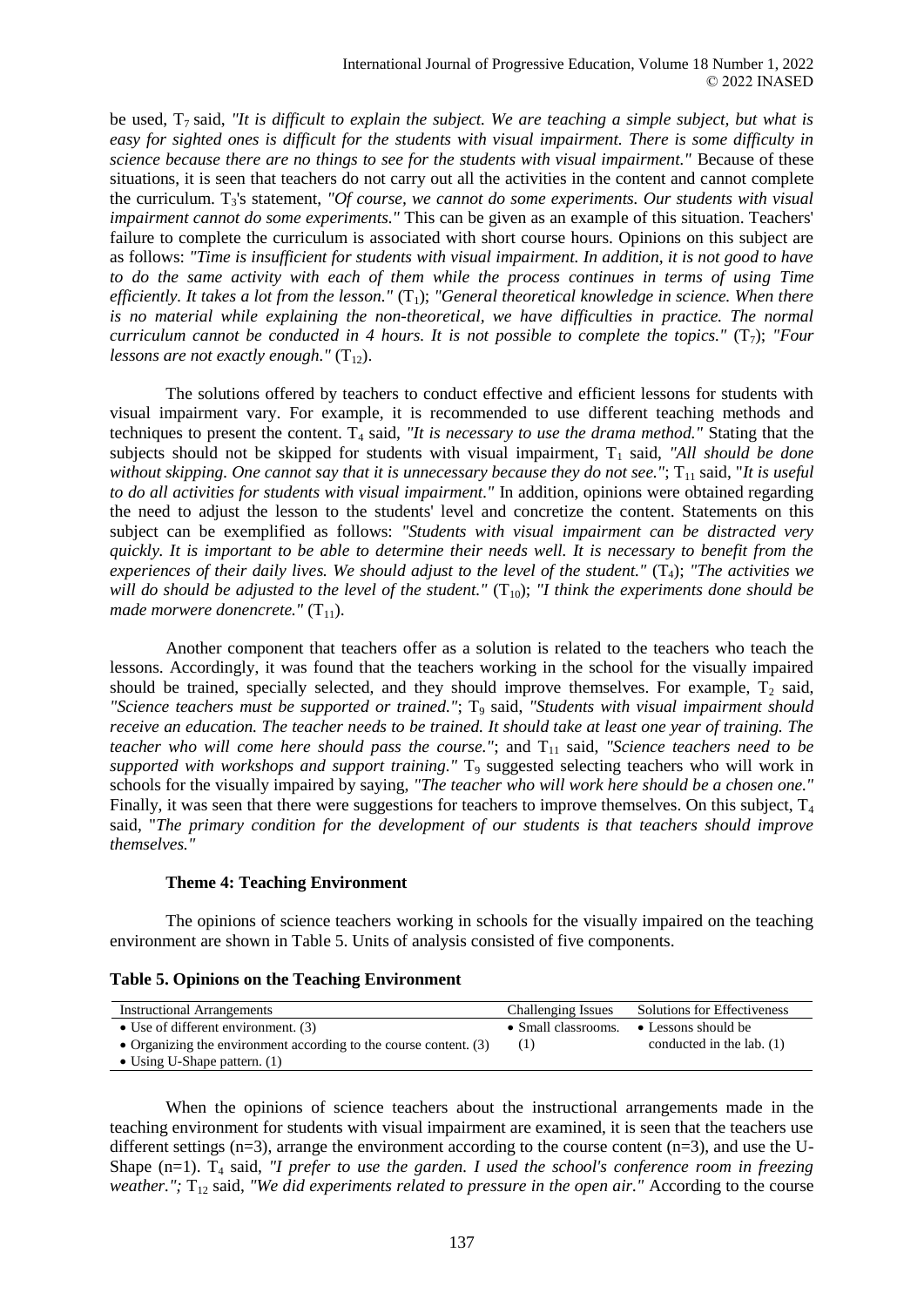content, one of the teachers who arrange the environment according to the course content,  $T_1$  said, *"I prepare a learning environment according to the needs."*;  $T_2$  said, "*I set the classroom environment according to the lesson. For example, I say, 'consider the classroom like the sun. I bring a walnut and say think of it as the world."* Only one teacher expressed the view that the classroom was small and said, *"We had a hard time because our classes are tiny."*  $(T_4)$ . As a solution proposal for the teaching environment, a teacher gave his opinion and stated that the lessons should be taught in the laboratory. His view is as follows: *"Science laboratories must be mandatory in schools. It would be much better if the lessons could be taught in laboratories more."*  $(T_{11})$ .

### **Theme 5: Evaluation**

The opinions of science teachers working in schools for the visually impaired regarding the evaluation process are presented in Table 6. Units of analysis consisted of 15 components.

| <b>Instructional Arrangements</b>                      | Challenging Issues                    | <b>Solutions for Effectiveness</b> |
|--------------------------------------------------------|---------------------------------------|------------------------------------|
| • Teacher reads the questions. $(9)$                   | • Student performances are not        | • Arrangements should be           |
| • Students write the answers. $(7)$                    | the same. $(7)$                       | made according to exams.           |
| • Use of technology. $(5)$                             | $\bullet$ Exams take a long time. (5) | (8)                                |
| • Not asking visual questions. $(4)$                   | • Parent factor. $(5)$                | • Alternative assessment           |
| • Preparation easy questions. $(4)$                    | • Problem of preparing questions      | should be used. $(2)$              |
| • Braille exam preparation. $(4)$                      | and reading answers. (4)              |                                    |
| • Getting help from a teacher who knows braille. (3)   | • Difficulty with questions with      |                                    |
| $\bullet$ Having another studunt read the answers. (2) | visual content. (3)                   |                                    |
|                                                        |                                       |                                    |

The instructional arrangements made by science teachers during the evaluation process vary. For example, in the evaluations, it is seen that the questions are read by the teacher (n=9) or braille exams are prepared (n=4). As an example of the views that the teacher read the questions, the following comments were made: *"I am reading the questions."* ( $T_1$ ); *"I read the papers, I read the* question and the options."  $(T_2)$ ; *"I'm reading the questions. I read it three or four times until the students answer within a certain time."*  $(T_4)$ ; "I'm reading the questions to the children."  $(T_5)$ . The opinions of teachers who prepare braille exams are as follows: *"We have a printer with braille alphabet. There, questions can be printed out."* (T3); *"Exams are in braille. We prepare on Word and take a printout from the printing machine in our school and deliver it to our students."* (T<sub>8</sub>).

While preparing the evaluation questions, teachers try not to ask visual questions  $(n=4)$  and prepare easy questions ( $n=4$ ) for visually impaired students. In this regard,  $T_8$  said, *"Our questions are not visual."*;  $T_{10}$  noted, on the other hand, *"They are exempt from the shape questions in evaluation."* T<sup>3</sup> said, *"I usually ask about the writings from the book."* Again, different applications were encountered on the subject of receiving students' answers and reading these answers. More than half of the teachers receive the answers by asking students to write them. Their views can be exemplified as follows: *"Students take their braille tablets and pens and write."* (T<sub>4</sub>); *"They have devices. They put on their headphones. They solve the questions. Or their typewriters are in front of them. They use their braille typewriters."* ( $T_1$ ). In reading the answers, the practices of having another student read the answers and getting help from a teacher who knows braille were observed (n=2). Regarding having another student read, T<sub>3</sub> said, *"I ask a student with visual impairment to read the question. I write down the answers. I score the student accordingly."* Opinion of T<sub>8</sub>, who stated that he received help from a teacher who knew braille, is as follows: *"I ask the visually impaired teachers in our school. In our spare time they read to me and I score."*

The most challenging issue for teachers in the evaluation process is that student performances are not the same. Seven teachers emphasized this situation, and their opinions are as follows: *"In our school, there are children who do not know braille and cannot learn because of their mental processes. Some do not have perfect intelligence. Some students say they cannot read the article they have written themselves."* (T<sub>2</sub>); *"Each student's capacity is different. If there are six students in the*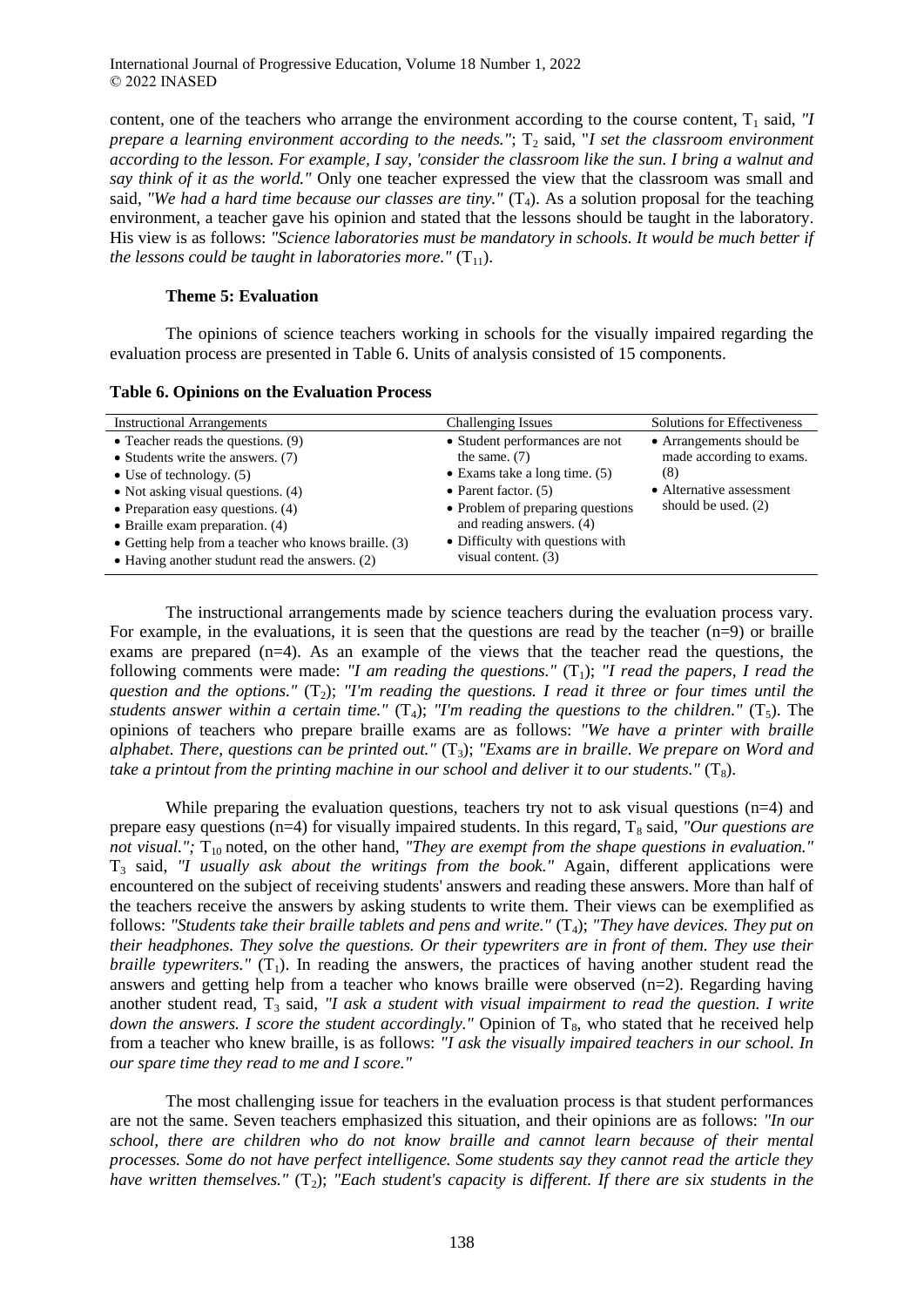*class, there are three levels. Their perceptions are different. For two students, everything can be*  solved by speaking normally, but nothing works for two of them." (T<sub>8</sub>). Another problem is that the exams take a long time. On this subject, T<sub>5</sub> said, "There are usually two lessons allocated for exams." T<sup>7</sup> said, *"Sometimes it takes 20-25 minutes for a question. Since the science lesson is 4 hours, it is a serious process when you think that we should complete the topics to be taught."* The issue of preparing questions and reading the answers is also seen as a problem by science teachers. For example, T<sub>3</sub> said, "They have difficulties in such questions with graphs because they cannot read *them."*;  $T_1$  said, *"When you prepare even a short question in braille, it can take a couple of pages,* especially for new generation questions."; and  $T_4$  said, "We also have problems in reading the *answers."*

Science teachers put forward two suggestions to make the assessment process more effective and efficient. These are the use of alternative assessment and making arrangements for exams.  $T_7$ offered an alternative evaluation: *"Exams are not correct measurement methods, mostly alternative evaluations are required. However, we have exams out of necessity. I think it would be more useful to do things such as maybe making observations and evaluating without the student noticing."* Other views can be cited as an example for the arrangements for exams: *"The Ministry needs to make serious regulations in exams. There are huge grievances."* (T<sub>1</sub>); "Highly visual questions should be removed *from the curriculum."* ( $T_2$ ); "Questions with shapes should not be asked." ( $T_5$ ); "Exam questions must *be separate. We should also ask for visuals. Central exams are a problem."*  $(T_6)$ .

## **DISCUSSION**

This study aimed to determine the teaching experiences of science teachers working in schools for the visually impaired. For this purpose, 12 science teachers were interviewed. As a result of the interviews, the instructional arrangements made by the teachers for the students with visual impairment in science lessons, the issues they had difficulties and their suggestions for the effective and efficient conduct of science lessons were revealed. These were discussed within the scope of the lesson plan, material, content presentation, teaching environment and evaluation categories.

Students with visual impairment in Turkey follow the same program as the students in a science lesson like other curriculum programs (Cakmak et al., 2017). Therefore, it can be said that there is no difference between the education programs applied to the students with visual impairment and their sighted peers by the principles of equality and normalization in education (Sozbilir et al., 2017). However, this situation can ignore the learning needs of students with visual impairment. As a result of the opinions obtained within the scope of this research, it was determined that the lesson plans of science teachers were insufficient and that they prepared their plans or made plans according to the needs. In addition, teachers stated that they could not complete the science curriculum and related this to the limited number of hours and the individual attention paid. Accordingly, it can say that the science curriculum applied to students with visual impairment results in some limitations. In addition, it is thought that this situation may affect the efficiency of science lessons. Science teachers who participated in the study emphasized the need to change the students with visual impairment program and increase the lesson time. Regarding changing the curriculum, the teachers drew attention to not covering every unit in the curriculum, the need to simplify or reorganize the outcomes, and argued that more successful and effective lessons would be conducted in this way. It was stated that using teaching plans designed or adapted for students with visual impairment increases the achievement of these students in science lesson (Wild & Allen, 2009) and facilitates their learning (Fraser & Maguvhe, 2008).

Students with visual impairment cannot learn as efficiently as other students in lessons that require content knowledge, especially in science lessons with intensive visual information (Kandaz, 2004; Karakoc, 2016). Science lessons include a large number of abstract topics, concepts, and communication. This situation may cause students with visual impairment to have difficulties in science classes (Lang, 1983; Zorluoglu & Kizilaslan, 2019). At the same time, science teachers working with students with visual impairment are likely to have difficulties. It was determined that the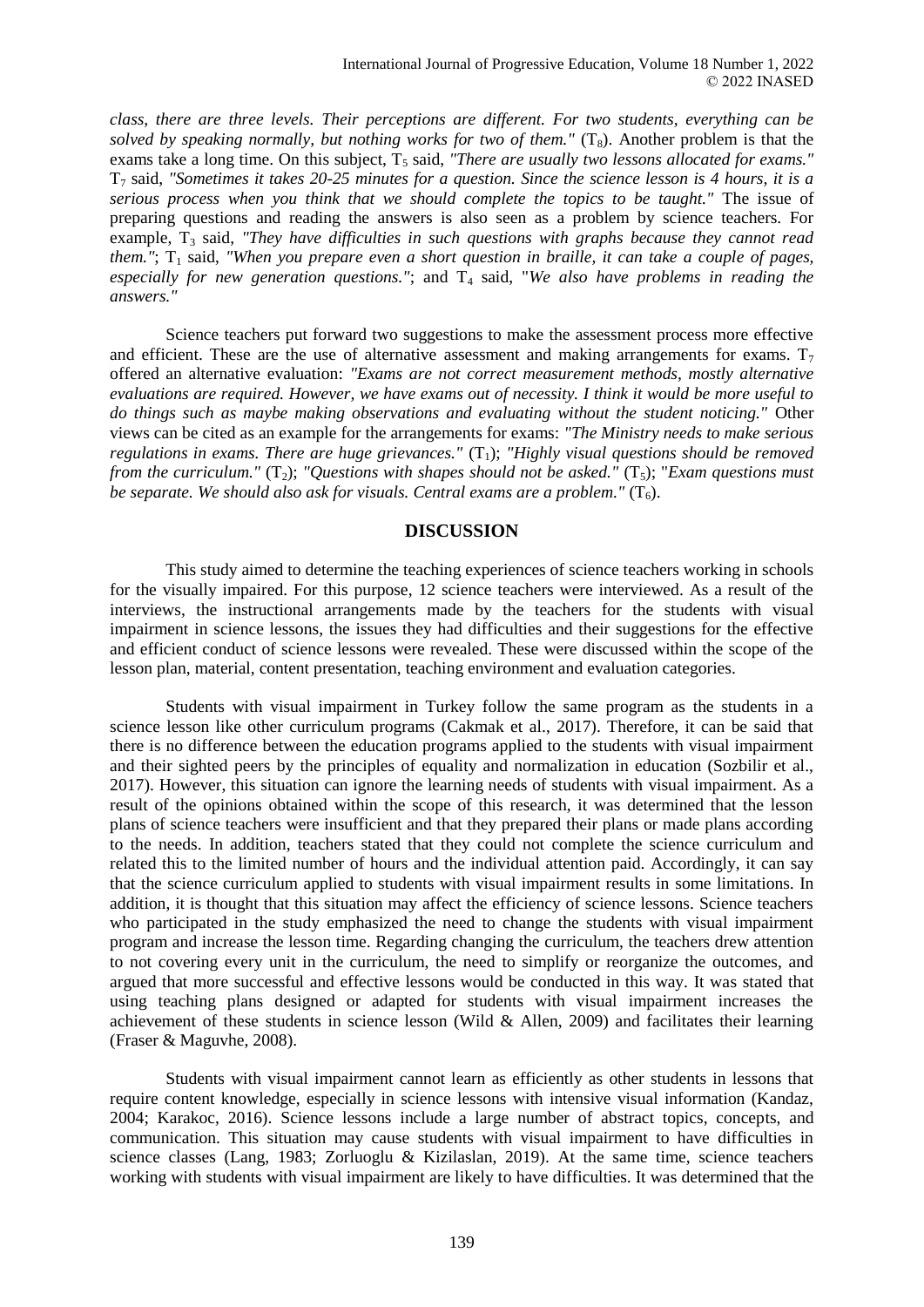teachers who participated in the study had difficulties in some subjects such as light and colour together with the abstract course contents. Therefore, it should not be considered surprising that science teachers working with students with visual impairment have difficulties while teaching abstract topics or concepts. Students with visual impairment may have limitations in learning and cognitive development due to several reasons arising from their lack of vision (Sozbilir et al., 2017). While this situation may restrict the students' observation skills, it can also deprive them of the opportunity to examine visually, mainly because they cannot see what they are dealing with (Fraser  $\&$ Maguvhe, 2008). In addition, it can limit the use of visual content by science teachers working with students with visual impairment. Findings supporting this statement were found in the research. For example, in this study, it was determined that teachers could not benefit from visual content and could not do all activities in this direction. Coinciding with these findings, in Islek's (2017) study, it has been revealed that teachers have difficulties in lessons or subjects with visual content. Accordingly, it can conclude those science teachers have problems presenting visual content to students with visual impairment. Sozbilir et al. (2017) emphasize that they should make various adaptations in teaching method, environment, and material usage to overcome the difficulties encountered. Considering that there is no separate science program for students with visual impairment in Turkey, some instructional arrangements should be made for these students in science lessons. For example, studies of concretizing knowledge, associating the acquired knowledge with daily life, creating learning environments by doing and experiencing and making sense in mind can be done (Aslan & Savas, 2020). This study determined that science teachers working in the schools for the visually impaired included various instructional arrangements. Some of these arrangements involve utilizing the sense of touch, using other senses other than seeing, using animation/modelling/using living learning activities, and describing the course contents. For students with visual impairment, giving information orally is not enough, but education should be supported with appropriate materials and activities such as trips and observations. Supporting this view, for example, Kumar et al. (2001) suggests using natural objects so that the student can feel by touch, allowing them to explore some subjects in natural environments and provide hands-on learning experiences. Erwin et al. (2001) explain that science teaching to students with visual impairment should be presented with a multi-sensory approach to achieve positive benefits such as tactile and auditory interactions. Zorluoglu (2019) states that activating the senses other than sight is effective in teaching concepts to students with visual impairment and increases success. In this context, it can say that the suggested practices in the literature are similar to the findings obtained from the present research.

Science lessons in Turkey are conducted by teachers who are graduates of the field. Therefore, making the instructional arrangements for students with visual impairment directly influences the teacher's responsibility to operate the lesson (Yalcin, 2020). In this regard, science teachers working at the school for the visually impaired have essential duties. However, science teachers working in these schools receive a general education in universities. Thus they are deprived of the idea of adapting content for students with visual impairment (Fraser & Maguvhe, 2008). Therefore, although they may be hesitant about their science lessons with students with visual impairment, they may prefer to teach the lessons verbally (Yazici, 2017). In the research conducted by Islek (2017), it was determined that the in-field teachers working in schools for the visually impaired were assigned without any special training, they found themselves inadequate in the education of students with visual impairment, and there were significant problems in academic lessons. In this respect, it is stated that teacher education is an effective way to make science education more accessible for students with visual impairment. In addition, teachers should be equipped with science teaching methods for students with visual impairment through special workshops, and teachers should make every effort for practical science lessons (Kumar et al., 2001). Similarly, in this study, suggestions were made by science teachers to train teachers and improve themselves. In addition, recommendations were made by teachers to concretize the content and use different teaching methods. Similarly, findings regarding the concretization of the content for students with visual impairment were reported in Fraser & Maguvhe's (2008) research. In another study, it was stated that different teaching strategies could increase the success of students with visual impairment in learning science (Zorluoglu & Kizilaslan, 2019).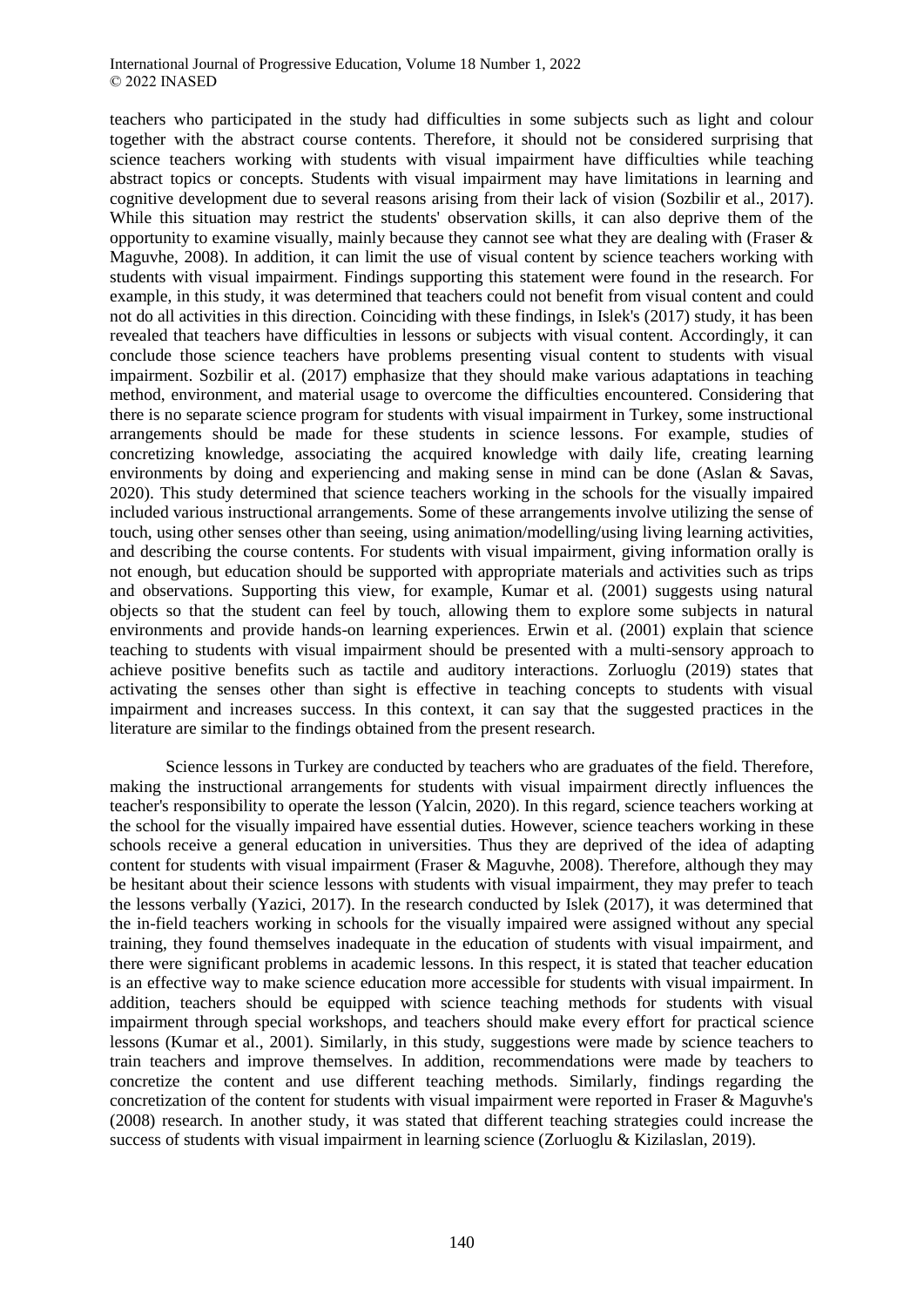The use of materials in the teaching process is significant for students' success in science lessons (Karamustafaoglu, 2006). This importance increases even more for students with visual impairment because students with visual impairment need much material use or adaptation (Sahin, 2019). However, in this study, most of the science teachers pointed out that their materials were insufficient. In the literature, results supporting this finding were found. For example, Islek (2017) reached a similar conclusion, and it was determined that teachers had difficulties due to a lack of material. Kandaz (2004) also stated that the lack of material was a problem. Another study shows that materials prepared for students with visual impairment are incomplete (Unlu, Pehlivan & Tarhan, 2010). It has been stated by the Toenders, de Putter-Smits, Sanders & den Brok (2017) that there is not enough material available. In this direction, it can be said that the findings of the research in the literature are parallel to the findings obtained from the research. As a result, it can be commented that science teachers working at schools for the visually impaired have difficulties with materials.

In this study, all science teachers stated that they use teacher-made materials to eliminate material deficiencies. However, in this process, it was declared a problem that the preparation of the material took a lot of time and the materials used were not durable. Teachers stated that they included students in the material preparation process and used ready-made materials at times. In addition, it was determined that they preferred tactile materials for students with visual impairment. Studies in the literature show that tactile materials and graphs can help students with visual impairment (Supalo, Humphrey, Mallouk, David Wohlers & Carlsen, 2016; Zebehazy & Wilton, 2014). In this regard, Kumar et al. (2001) state that it is crucial to provide tactile material (e.g. diagrams, graphics) to students with visual impairment and use braille labels. However, students with visual impairment also need visual and auditory materials and tactile materials to participate effectively in educational activities (Yalcin & Kamali Arslantas, 2020). In this context, it can say that it is vital for science teachers to adapt their course materials to enable students with visual impairment to access the curriculum (Zorluoglu et al., 2016). Sozbilir et al. (2017) emphasise that it is essential to provide visually impaired students with easy to perceive and convey information directly. Suggestions were made to give and use appropriate materials for students with visual impairment and have a standard for them. In this respect, it can state that the materials to be used must meet the needs of students with visual impairment. In addition, sufficient material should be provided, especially for science lessons. Rule, Stefanich, Boody & Peiffer (2011) recommend using teaching materials designed and adapted for students with visual impairment. In this way, it can ensure that science lessons are more effective and efficient, and also, students with visual impairment can fully participate in these lessons. Another issue suggested by teachers is that technology should be used. Kumar et al. (2001) recommend that course materials be delivered in braille and flexibly translated into electronic media. They also state that, wherever possible, science teachers should use assistive technologies to improve students' access with visual impairment to science education.

Friend & Bursuck (1999) emphasizes the need for adaptations for students with visual impairment while making an assessment. This study shows that science teachers include instructional arrangements such as reading the questions themselves, preparing a braille exam, having students write the answers, having another student read, or getting help from a teacher who knows braille. However, the teachers also stated that the exams took a long time, and they had problems preparing questions and reading the answers. In addition to these problems, students' performances are not the same, and visual content is a problem. Despite these difficulties, the teachers stated that they made arrangements not to ask visible questions and ask straightforward questions. It is among the suggestions of teachers that arrangements should be made for exams and should use alternative assessments to make evaluations in science lesson more effective and efficient. According to Kumar et al. (2001), science teachers should consider alternative assessment methods for students with visual impairment. In other words, it can say that alternative assessment reforms are needed to ensure equality for students with visual impairment (Stefanich & Egelston-Dodd, 1994). Considering the difficulties teachers encounter in their assessment processes, the use of alternative assessment methods may be advantageous. In other words, adopting alternative methods will be beneficial in terms of supporting the concept development and making a precise evaluation (Sozbilir et al., 2017). In addition, when the effects of disability on learning are clearly felt, alternative assessment methods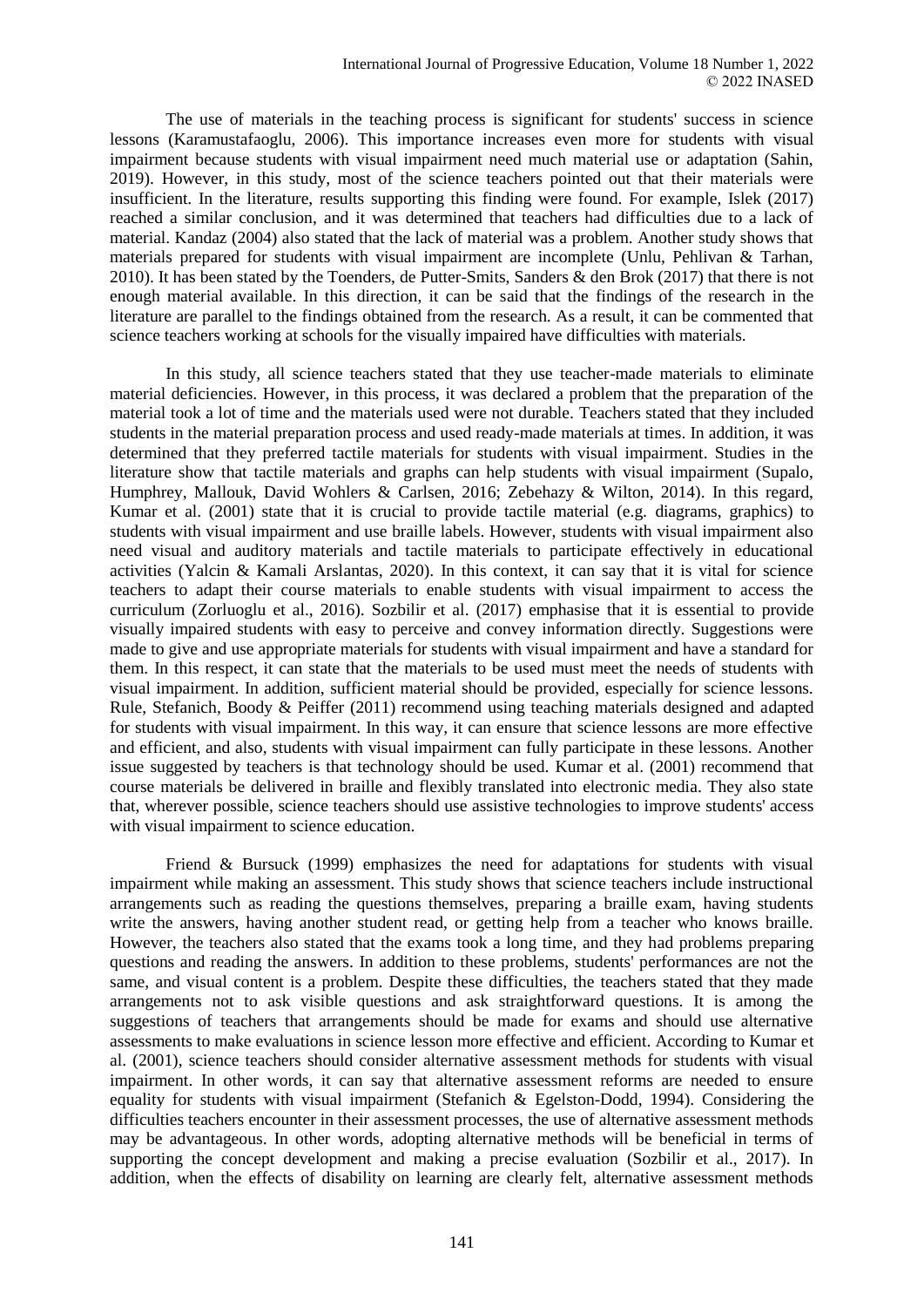should be considered (Kizilaslan, 2020). In this respect, it can state that it is essential to use alternative methods to evaluate students with visual impairment. We can use different evaluation strategies for this. Some of these strategies include giving extra time, preparing braille or enlarged exam paper, getting staff assistance for reading questions and using technology. In addition, arrangements such as using verbal evaluation, product evaluation, peer support, giving additional time in exams, taking exams on their braille tablets or computers using voice-over programs and computer software, preparing exams with large print for students with low vision who can benefit from vision power, magnifying glass with assistive technology tools, or benefitting from screen enlargement programs can also be made.

In this study, the teaching experiences of science teachers working in a school for the visually impaired were examined. Similarly, research can be conducted with teachers who teach Turkish, social studies, mathematics, or other school lessons. In addition, these studies can be carried out with teachers working in inclusive environments, except for the school for the visually impaired. The experiences of teachers in different educational settings can be compared. The results obtained from the current research are limited to the findings obtained from the interviews conducted qualitatively. For this reason, it is recommended to make lesson or classroom observations and the teachers' opinions. In this way, more holistic data can be obtained.

We want to give some suggestions to science teachers who work with students with visual impairment. For example, while teaching concepts, knowledge or skills in science class, adapting the teaching plans is vital for students with visual impairment to understand the content. Within this framework, you can make adaptations, especially in the materials, presentation of the content, or content itself. In addition, you can create learning by doing environments with various methods such as concretizing information, using the sense of touch, visualizing, using models or materials, associating the acquired knowledge with daily life, and demonstration technique. In addition to these, you can concretize science lessons and reinforce learning with experience-based activities such as trips and observations. Rather than lectures based on verbal expression, using techniques such as experiment, observation, and demonstration frequently, students with visual impairment can develop cause-effect relationships, logic and reasoning, research and questioning skills. Material use is an essential tool in concretizing the outcomes, and activities are critical tools to enable students with visual impairment to be active. It should keep in mind that using materials and activities frequently will allow students with visual impairment to learn effectively. If suitable materials for students with visual impairment cannot be found in this context, existing materials can be adapted, descriptions or technology can be used. In addition, collaborative teaching arrangements can be used to participate in students with visual impairment in classes by benefiting from peer support.

### **REFERENCES**

- Akgunduz, D., Aydeniz, M., Cakmakcı, G., Cavas, B., Corlu, M. S., Oner, T., & Ozdemir, S. (2015). *STEM eğitimi Türkiye raporu [STEM education Turkey report]*. İstanbul: Scala.
- Aslan, C., & Savas, M. A. (2020). Görme yetersizliği olan öğrenciler için zekâ oyunlarıyla fen eğitimi [Science education with intelligence games for visually impaired students]. In Y. Cikili & I. Yuksel (Eds.), *Özel eğitime gereksinimi olan öğrenciler için zekâ oyunlarıyla fen eğitimi ve etkinlik örnekleri [Science education and activity examples with intelligence games for students who need special education]* (pp. 107-138). Ankara: Pegem.
- Bahar, M., Yener, D., Yilmaz, M., Emen, H., & Gurer, F. (2018). 2018 fen bilimleri öğretim programı kazanımlarındaki değişimler ve fen teknoloji matematik mühendislik (STEM) entegrasyonu [The changes of standards in the 2018 science curriculum and stem integration]. *Abant İzzet Baysal Üniversitesi Eğitim Fakültesi Dergisi, 18*(2), 702-735.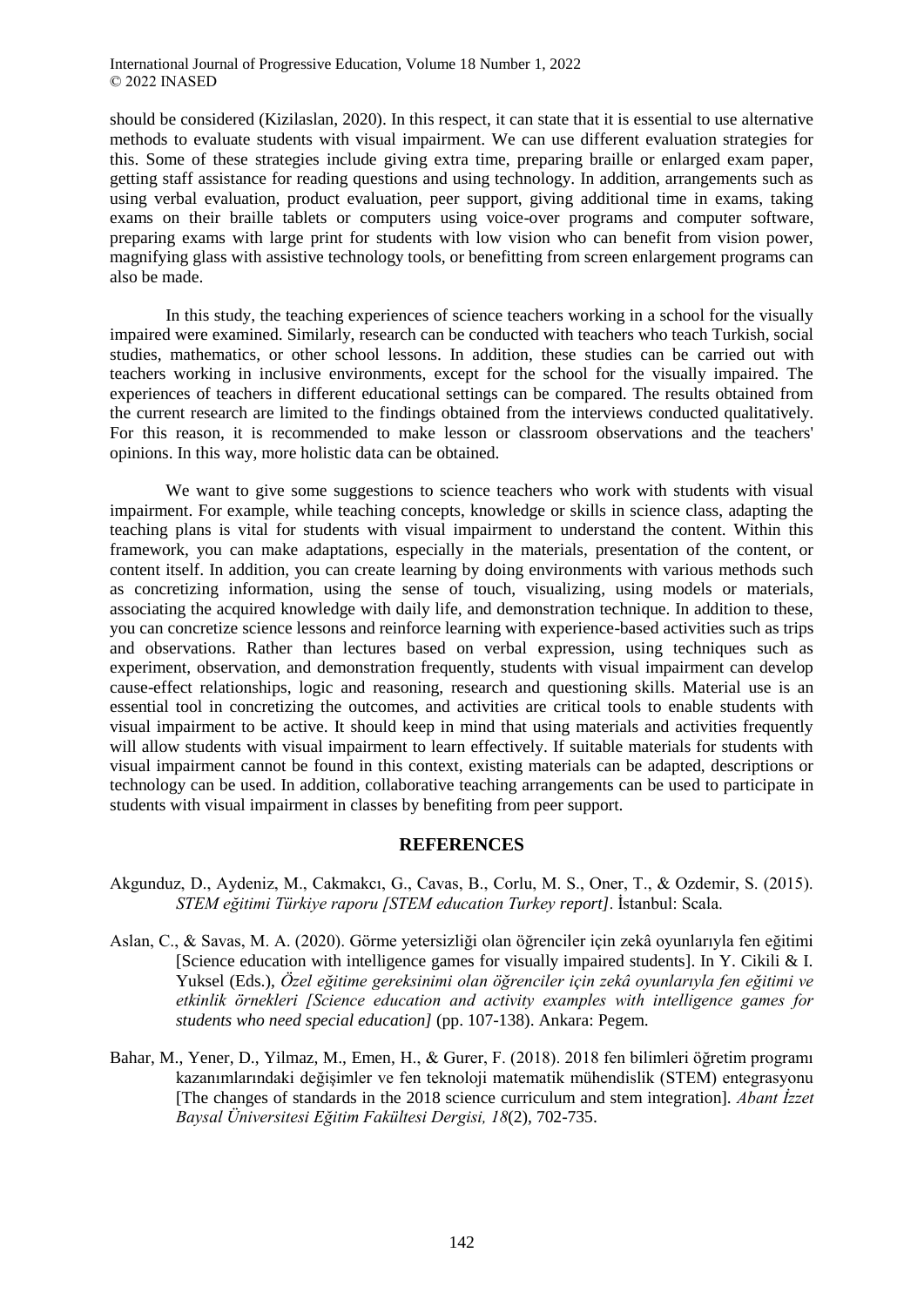- Batmaz, G. (2017). *Sınıf öğretmenlerinin kaynaştırma öğrencilerine yönelik yaptıkları öğretimsel düzenlemeler [Instructional arrangements made by primary school teachers for inclusion students].* Unpublished master thesis, Pamukkale Üniversitesi, Denizli.
- Cakmak, S., Yilmaz, H. C., & Isitan, H. D. (2017). Determining the appropriateness of visual based activities in the primary school books for low vision students. *European Journal of Educational Research, 6*(4), 523-540.
- Carin, A. A., Bass, J. E., & Contant, T. L. (2005). Teaching science as inquiry. New Jersey: Prentice Hall.
- Cavkaytar, A., & Diken, H. I. (2012). *Özel eğitim 1: Özel eğitim ve özel eğitim gerektirenler [Special education 1: Those requiring special education and special education]*. Ankara: Vize.
- Cay, E., & Yikmis, A. (2020). Zihinsel yetersizliği olan öğrencilere matematiksel kavram ve becerilerinin öğretimine yönelik öğretmenlerin sınıf içi uygulamalarının belirlenmesi [Determination made of the teachers regarding teaching mathematics concepts and skills to the students with ıntellectual disabilities]. *IBAD Sosyal Bilimler Dergisi, 7(*2), 69-85.
- Cohen, L., Manion, L., & Morrison, K. (2007). *Research methods in education*. New York: Routledge.
- Costu, B., Unal, S., & Ayas A. (2007). Günlük yaşamdaki olayların fen bilimleri öğretiminde kullanılması [The use of daily-life events in science teaching]. *Ahi Evran Üniversitesi Kırşehir Eğitim Fakültesi Dergisi, 8*(1), 197-207.
- Erwin, E. J., Perkins, T. S., Ayala, J., Fine, M., & Rubin, E. (2001). "You don't have to be sighted to be a scientist, do you?" Issues and outcomes in science education. *Journal of Visual Impairment & Blindness, 95*(6), 338-352.
- Fraser, W. J., & Maguvhe, M. O. (2008). Teaching life sciences to blind and visually impaired learners. *Journal of Biological Education, 42*(2), 84-89.
- Friend, M., & Bursuck, W. D. (1999). *Including students with special needs*. Boston: Allyn & Bacon.
- Gursel, O. (2011). Görme yetersizliği olan öğrenciler [Visually impaired students]. In H. I. Diken (Ed.), *Özel eğitime gereksinimi olan öğrenciler ve özel eğitim [Students with special education needs and special education]* (pp. 217-249). Ankara: Pegem.
- Islek, O. (2017). *An investigation into the balance of the school curriculum content for pupils with a visual impairment in Turkey*. Doctoral dissertation, University of Birmingham.
- Kandaz, S. (2004). *Görmezlerin fizik dersine bakış açıları, fizik öğrenmelerindeki zorluklar ve görmezlerle fizik deney uygulamaları [The view point of blinds to physics lessons, difficulties in learning physics for blinds and practicing of physics experiments with blinds]*. Unpublished master thesis, Marmara Üniversitesi, İstanbul.
- Kaptan, F. (1998). *Fen bilgisi öğretimi [Science teaching]*. Ankara: Anı.
- Karakoc, T. (2016). *Görme yetersizliği olan öğrencilerin araştırmaya dayalı öğrenme yaklaşımı modellerinden rehberli keşfetme modelinin deneysel işlem becerilerine, akademik başarılarına ve fen bilimleri dersine yönelik tutumlarına etkisi [The contribution of guided discovery model of inquiry-based approach to visually impaired students acquisition of experimental procedures, academic success and attitudes towards sciences]*. Unpublished doctoral dissertation, Gazi Üniversitesi, Ankara.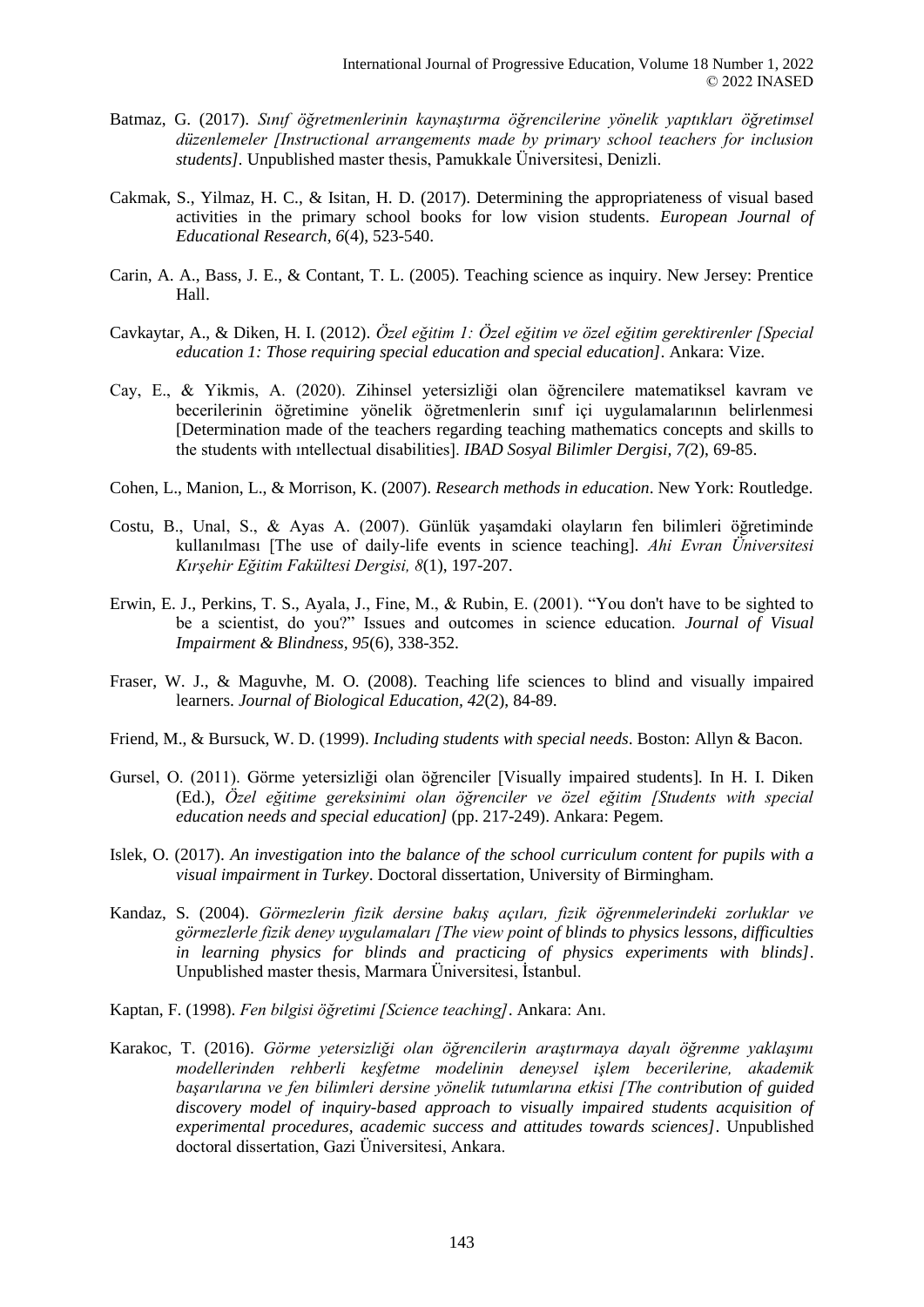- Karamustafaoglu, O. (2006). Fen ve teknoloji öğretmenlerinin öğretim materyallerini kullanma düzeyleri: Amasya ili örneği [Science and technology teachers' levels of using instructional materials: Amasya sample]. *Atatürk Üniversitesi Bayburt Eğitim Fakültesi Dergisi, 1*(1), 90- 101.
- Kizilaslan, A. (2020). Görme yetersizliği olan öğrenciler ve fen öğretimi [Visually impaired students and science teaching]. In A. Kizilaslan & N. Umar Kaya (Eds.), *Özel gereksinimi olan öğrencilere fen eğitimi [Science education for students with special needs]* (pp. 117-136). Ankara: Nobel.
- Koenig, A. J., & Holbrook, M. C. (2000). *Foundations of education: instructional strategies for teaching children and youths with visual impairments (Vol. 2)*. New York: American Foundation for the Blind.
- Korkmaz Ersan, V. D., & Sonmez-Kartal, M. (2020). Sınıfında özel gereksinimli çocuk bulunan okul öncesi öğretmenlerinin uyarlamalar ile ilgili görüşlerinin belirlenmesi [The opinions of preschool teachers of children with special needs about adaptations]. *Estüdam Eğitim Dergisi, 5*(2), 74-100.
- Kot, M., Sonmez, S., Yikmis, A., & Ciftci Tekinarslan, I. (2015). İlkokul 4. sınıf öğretmenlerinin sosyal bilgiler dersi kapsamında zihinsel yetersizliği olan kaynaştırma öğrencisine yönelik uygulamaları [Practices applied by teachers of 4th grade towards the inclusive students with intellectual disability under the scope of social studies]. *Abant İzzet Baysal Üniversitesi Eğitim Fakültesi Dergisi, 15*(USBES Özel Sayı), 231-246.
- Kumar, D., Ramasamy, R., & Stefanich, G. (2001). Science for students with visual impairments: Teaching suggestions and policy implications for secondary educators. *Electronic Journal of Science Education, 5*(3), 1-4.
- Lang, H. G. (1983). Preparing science teachers to deal with handicapped students. *Science Education, 67*(4), 541-47.
- Lowenfeld, B. (1974). History of the education of visually handicapped children. In B. Lowenfeld (Ed.), *The visually handicapped child in school* (pp. 1-25). New York: John Day.
- MacCuspie, P. A. (1992). The social acceptance and interaction of visually impaired children in integrated settings. In L. S. Sacks, R. J. Kekelis & Gaylord-Ross (Eds.), *The development of social skills by blind and visually impaired students: Exploratory studies and strategies* (pp. 83-102). New York: American Foundation for the Blind.
- Metin, H., & Altunay, B. (2020). Kaynaştırma öğrencileriyle çalışan sınıf öğretmenlerinin fen bilimlerinin öğretimine yönelik görüşlerinin incelenmesi [Examining the views of primary school teachers working with inclusive students on the teaching of science]. *Electronic Turkish Studies, 15*(5), 2481-2505.
- Milli Egitim Bakanligi [Ministry of National Education]. (2018*). İlköğretim kurumları (ilkokullar ve ortaokullar) fen bilimleri dersi (3, 4, 5, 6, 7 ve 8. Sınıflar) öğretim programı [Primary education institutions (primary schools and secondary schools) science lesson (3rd, 4th, 5th, 6th, 7th and 8th grades) curriculum]*. Ankara.
- Milli Eğitim Bakanliği [Ministry of National Education]. (2020). *Milli eğitim istatistikleri, Örgün eğitim 2019/'20 [National education statistics Formal education 2019/'20]*. Ankara.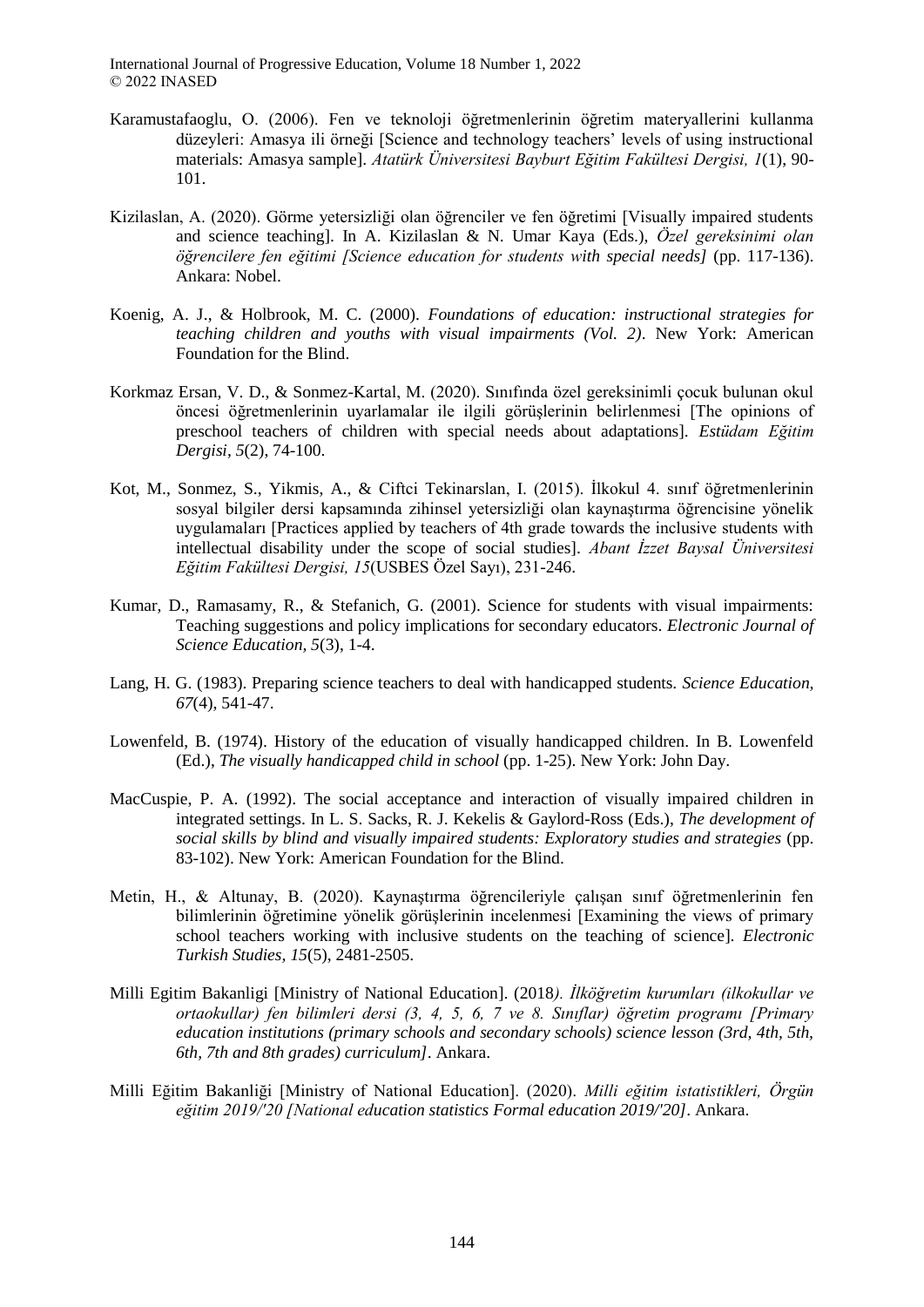- Rooks, D. L. (2009). *Science for all: Experiences and outcomes of students with visual impairment in a guided inquiry-based classroom.* Doctoral dissertation, The University of Arizona, Arizona.
- Rule, A. C., Stefanich, G. P., Boody, R. M., & Peiffer, B. (2011). Impact of adaptive materials on teachers and their students with visual impairments in secondary science and mathematics classes. *International Journal of Science Education, 33*(6), 865-887.
- Sahin, C. (2019). Görme engelli bireylerde sosyal bilgiler öğretimi [Social studies teaching for visually impaired individuals]. In H. Mertal, S. L. Zorluoglu, & C. Akkanat (Eds.), *Özel eğitimde fen ve sosyal bilgiler öğretimi [Teaching science and social studies in special education]* (pp. 149-165). Ankara: Nobel.
- Sozbilir, M., Gul, S., Okcu, B., Kizilaslan, A., Zorluoglu, S. L., & Atilla, G. (2015). Görme yetersizliği olan öğrencilere yönelik fen eğitimi araştırmalarında eğilimler [Trends in research papers about teaching science to visually impaired students]. *Abant İzzet Baysal Üniversitesi Eğitim Fakültesi Dergisi, 15*(1), 218-241.
- Sozbilir, M., Zorluoglu, S. L., Okcu, B., Kizilaslan, A., Gul, S., Bulbul, M. S., & Yazici, F. (2017). Görme yetersizliği olan bireylere fen öğretimi [Teaching science to visually impaired individuals]. In M. Ergun (Ed.), Fen bilimleri öğretiminde yeni yaklaşımlar [New approaches in science teaching] (pp. 32-66). Ankara: Nobel.
- Stefanich, G. P., & Egelston-Dodd, J. (1994). *A futures agenda: Proceedings of a working conference on science for persons with disabilities* (Kansas City, Missouri, March 30-31).
- Supalo, C. A., Humphrey, J. R., Mallouk, T. E., David Wohlers, H., & Carlsen, W. S. (2016). Examining the use of adaptive technologies to increase the hands-on participation of students with blindness or low vision in secondary-school chemistry and physics. *Chemistry Education Research and Practice, 17*(4), 1174-1189.
- Toenders, F. G. C., de Putter-Smits, L. G. A., Sanders, W. T. M., & den Brok, P. (2017). Improving physics teaching materials on sound for visually impaired students in high school. *Physics Education, 52*(5), 1-10.
- Tolman, M., & Hardy, G. (1999). Discovering elementary science: method, content, and problemsolving activities (Vol. 2). Needham, Massachusetts: Allyn & Bacon.
- Topsakal, S. (2005). *Fen ve teknoloji öğretimi [Science and technology teaching]*. Ankara: Nobel.
- Tuncer, T. (2005). Görme yetersizliği olan çocuklar [Visually impaired children]. In A. Ataman (Ed.), *Özel gereksinimli çocuklar ve özel eğitime giriş [Children with special needs and admission to special education]* (pp. 291-309). Ankara: Gündüz.
- Unlu, P., Pehlivan, D., & Tarhan, H. (2010). Ortaöğretim kurumlarında öğrenim gören görme engelli öğrencilerin fizik dersi hakkındaki düşünceleri [The sight-impaired high school students' opinions about physics course]. *Gazi Üniversitesi Gazi Eğitim Fakültesi Dergisi, 30*(1), 39- 54.
- Vural, M., & Yikmis, A. (2016). Kaynaştırma sınıfı öğretmenlerinin öğretimin uyarlanmasına ilişkin yaptıkları çalışmaların belirlenmesi [Determination of the studies made on instructional adapdation by inclusive classroom teach]. *Abant İzzet Baysal Üniversitesi Eğitim Fakültesi Dergisi, 8*(2), 141-159.
- Wild, T., & Allen, A. (2009). Policy analysis of science-based best practices for students with visual impairments*. Journal of Visual Impairment & Blindness, 103*(2), 113-117.